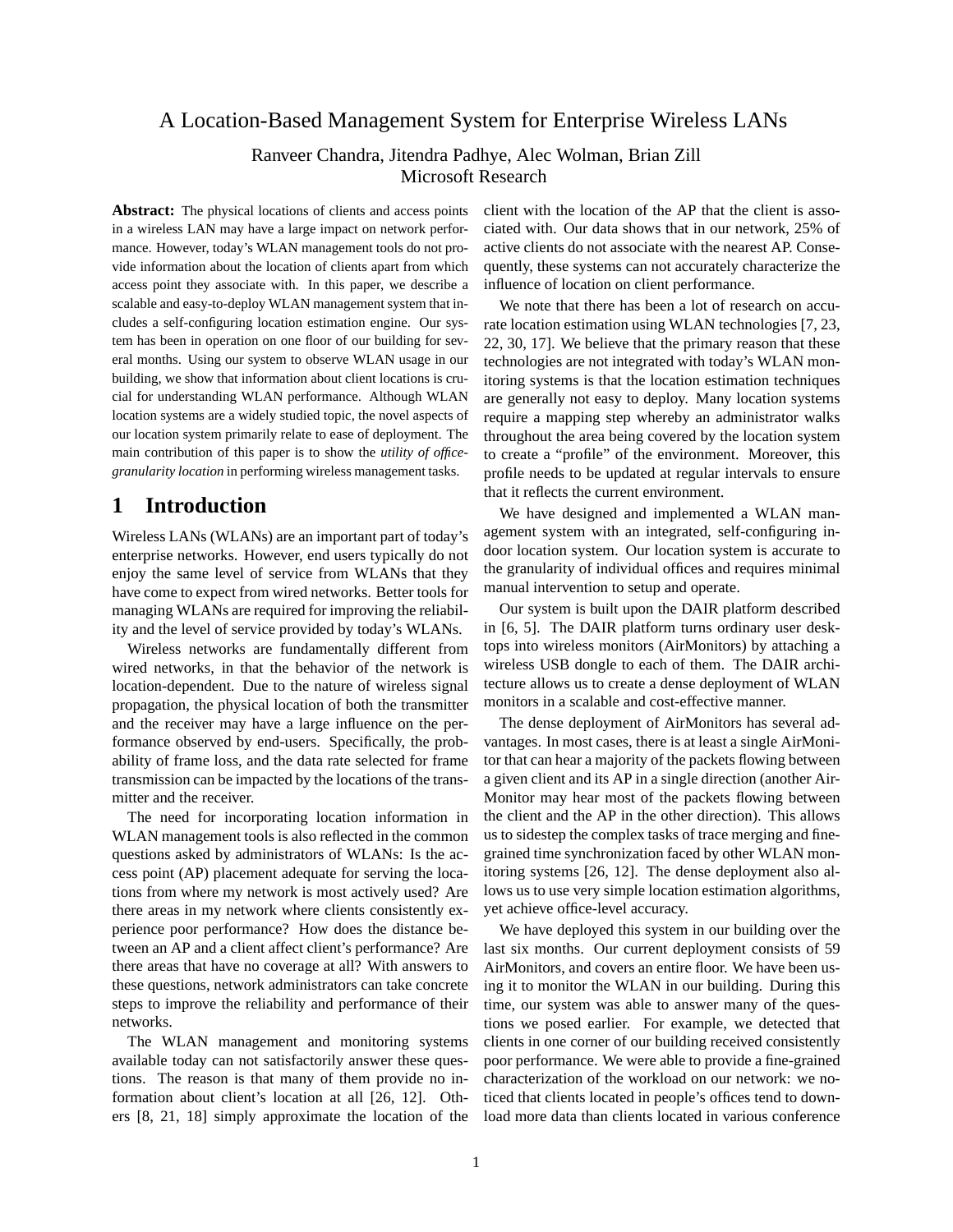

Figure 1: *The DAIR Architecture.*

rooms. We characterized the impact of distance on uplink and downlink transmission rates as well as loss rates in our environment. Much to the delight of system administrators, we also located transmitters that were sending malformed 802.11 packets. We discovered and reported a serious misconfiguration shortly after new APs were deployed on our floor. These APs sent downlink traffic at 5.5Mbps, regardless of the location of the client. This problem has since been fixed.

In summary, the key contributions of our paper are:

• To the best of our knowledge, we are the first to integrate *office-level* location accuracy into a WLAN management system.

• We show that correlating client locations with a variety of performance metrics yields new insights into WLAN behavior.

• We demonstrate the usefulness of our system by using it to monitor an operational WLAN.

• We show that by using a dense deployment of wireless sensors, one can significantly simplify the tasks of wireless monitoring and location estimation.

## **2 The DAIR Platform**

The design and the architecture of the DAIR system has been described in detail in [5]. Here, we provide a brief review of the system architecture.

The DAIR system is designed for easy and inexpensive deployment in enterprise environments. Existing desktop machines serve double-duty as WLAN monitors. The IT department can mandate which desktops perform this service, and they can also manage the process of deploying the DAIR software on these systems.

Figure 1 provides a high-level illustration of the three major components of the DAIR system: the AirMonitors; the database server; and the inference engine. We use the term AirMonitor to refer to ordinary desktop computers in the enterprise that are equipped with inexpensive USB 802.11 wireless cards and have two components of the DAIR software installed: (1) the AirMonitor service; and (2) a custom device driver that works with USB wireless cards based on the Atheros chipset. The AirMonitor service is user-level code that runs as a Windows service, the equivalent of a daemon on Unix systems. The device driver customizations allow the wireless card to receive all 802.11 frames, including those destined for other 802.11 stations and those with decoding errors.

The AirMonitor service contains all of the user-level code for monitoring. It enables packet logging at the driver level, at which point all frames are delivered to the service. Within the service, the basic unit of extensibility is a "filter': each new application built to use the DAIR system installs an application-specific filter that runs inside the AirMonitor service. Each frame from the driver is delivered to all running filters. The filter's primary task is to analyze the frames, summarize them in an applicationspecific manner, and then submit those summaries to the database server.

The intent is that filters do whatever summarization is sensible to improve the scalability of the system without imposing an undue CPU burden on the AirMonitors – we don't want to submit every frame that each AirMonitor overhears to the database, yet we also don't want the Air-Monitors to do all of the complex data analysis, which is the responsibility of the inference engine. While the precise definition of what constitutes undue burden varies based on circumstances, parameters such as history of CPU and memory usage are taken into consideration [14].

We use Microsoft's SQL Server 2005 as our database server. We made no custom modifications to the database server. The DAIR system is designed to scale to handle very large enterprises. When the number of AirMonitors in the system exceeds the capacity of a single database server, one can simply deploy another database server. However, AirMonitors should be assigned to servers in a location-aware manner, to limit the number of queries that must be performed across multiple database servers.

The computationally intensive analysis tasks are all performed by the inference engines. Inference engines are stand-alone programs that analyze the data gathered by the AirMonitors. The inference engines learn about new events by issuing periodic queries to the database server.

# **3 Management System Design**

In this section, we describe the new infrastructure components, beyond the original DAIR platform described in our previous work, that are utilized by all of our wireless management applications.

### **3.1 Location engine**

The goal of our location engine is to determine the location of any 802.11-compatible transmitter (which includes WLAN clients such as laptops and hand-held devices) on our office floor, and to communicate that location to the rest of the management system. Our design was guided by the following set of requirements.

First, we require no cooperation from the clients: no special software or hardware is needed, and the clients need not communicate directly with the location system.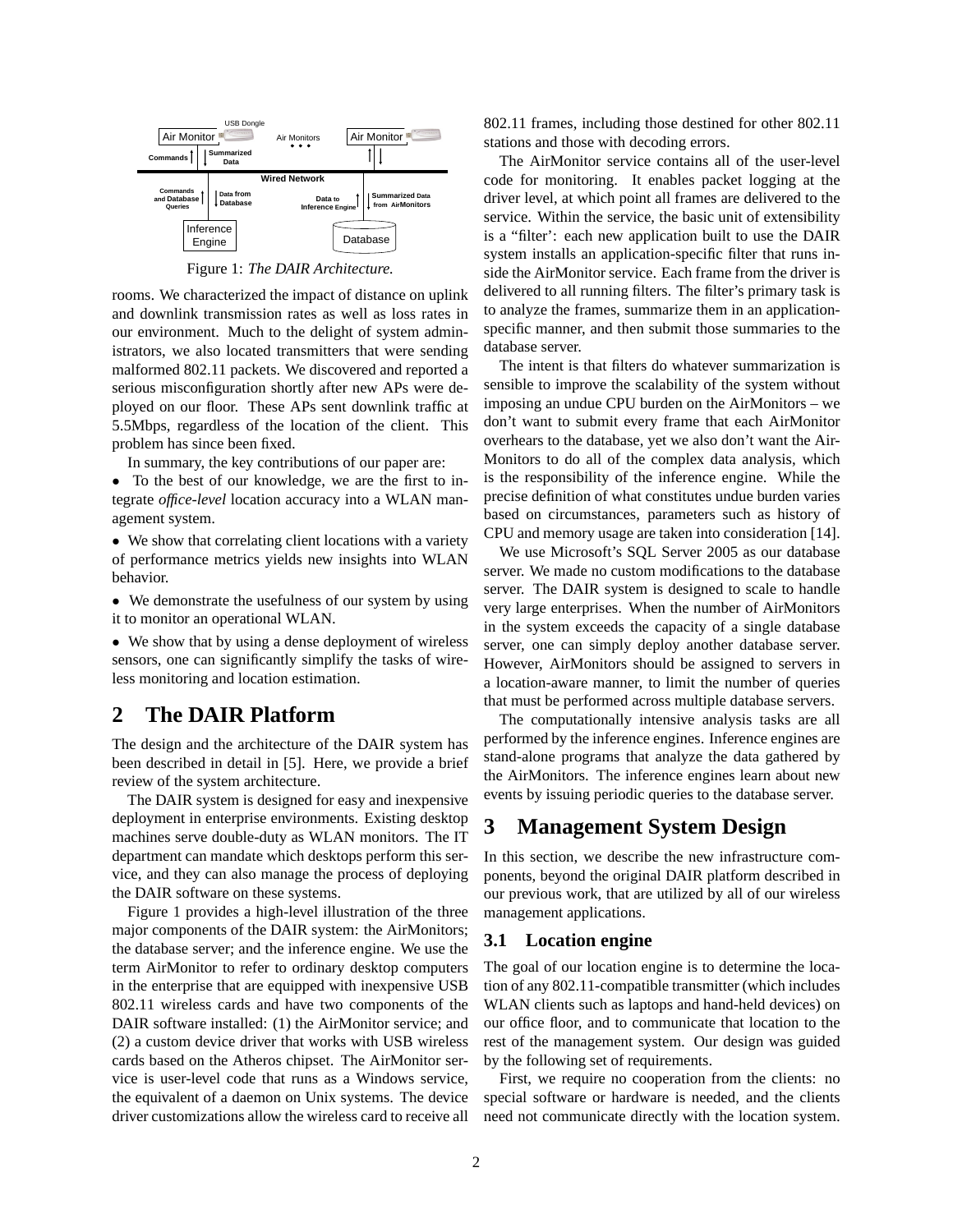Second, the location system should provide "office-level" accuracy: the error should be within 3 meters, approximately the size of a typical office. Although other proposed location systems provide greater accuracy, this level is sufficient for our needs. Third, to ensure easy deployment, the system must be self-configuring – it cannot require manual calibration. Finally, the location system must produce output in a way that is physically meaningful to the network administrators, which precludes having the system construct its own virtual coordinate space as Vivaldi does [13].

The basic idea behind our location system is similar to that of many previous 802.11-based location systems. The AirMonitors record the signal strengths of frames transmitted by a sender. This information is combined with the known AirMonitor locations to estimate the location of the transmitter. The key distinguishing features of our location system are: 1) by deploying AirMonitors with high density, we can avoid the manual profiling step required by previous indoor 802.11 location systems [7, 17]; and 2) we use external sources of information commonly available in enterprises environments to automatically determine the location of most AirMonitors.

In the remainder of this section, we describe the bootstrapping method for automatically determining the Air-Monitor locations, followed by the three simple location estimation algorithms supported by the location engine.

#### **3.1.1 Determining the AirMonitor Locations**

To automatically determine the physical location of the AirMonitors, we start by determining the number of the office that each AirMonitor is located in. Because the DAIR system uses end-user desktops for the AirMonitors, we can analyze the login history of these machines to determine who the primary user is. In a typical enterprise, the occupant of an office is generally the primary user for the machines in that office. We examine the system eventlog for user login and console unlock events, and extract the user identifier for these events. We ignore remote login events and non-console unlock events. We then determine the primary user by selecting the user with the most login and unlock events in a given time period. With this information, we then consult a database of users and office numbers (our implementation uses the Microsoft Active Directory service [27]) to determine the office number where the machine is likely located.

The final step uses online to-scale building maps, which are available to us in Visio XML format. The map includes labels for the office numbers, which are centered within each office. We parse the XML, determine the graphical coordinates of each label, and convert these to the physical coordinates. This procedure gives us an estimate of the center of each office. By combining this information with the user-to-office mapping, we can automatically determine the location of most of our AirMonitors.

The details of this procedure are clearly specific to our particular environment. Although we believe that many enterprise environments maintain similar types of information, the specific applications and data formats may differ. Also, even in our environment these techniques are not completely general. For example, this procedure tends not to work well for machines located in public spaces, such as conference rooms and lounges, because the login history on these machine does not tell us much. For such machines, we still must manually inform the system of the office number to get the coordinates into our database.

Our assumption that the AirMonitor location is in the center of each office is another source of error. We do not try to pinpoint the location of an AirMonitor within an office because doing so would require significant manual effort. This approximation is appropriate for us because we only require office-level accuracy. We assume that the physical location of AirMonitors does not change often. We determine the location of the AirMonitor when we first deploy it and re-confirm it only infrequently.

#### **3.1.2 Locating a Transmitter: StrongestAM**

During the course of their normal operation, various Air-Monitors hear the frames sent by the transmitter, which we identify by the sender MAC address. On a periodic basis, the AirMonitors submit summaries to the database of the signal strength of those frames overheard. These summaries contain start and end timestamps, the AirMonitor identifier, the sender MAC address, the channel on which the frames were heard, the number of frames sent by this transmitter, and the total RSSI of those frames.

When the inference engine wants to locate a client, it provides the start and end time and the sender MAC address to the location engine. The location engine computes the average signal strength seen by each AirMonitor during the specified time period for that transmitter. Then, it chooses the AirMonitor that saw the highest average RSSI (i.e. strongest signal strength) during this period and reports this AirMonitor's location as the location of the client.

The StrongestAM algorithm is very simple, and is likely to give inaccurate results in many cases. One reason is that even when a client is stationary, the RSSI seen by the AirMonitors can fluctuate significantly. Some of these fluctuations are masked due to averaging over multiple packets. Yet, if two AirMonitors are reporting roughly equal signal strength, the fluctuations may make it impossible to pick the strongest AM without ambiguity.

However, if the AirMonitor density is high enough, this simple algorithm might suffice to provide office-level granularity in most cases. As we will show later, this algorithm works well primarily when the client is located in an office where we do have an AirMonitor.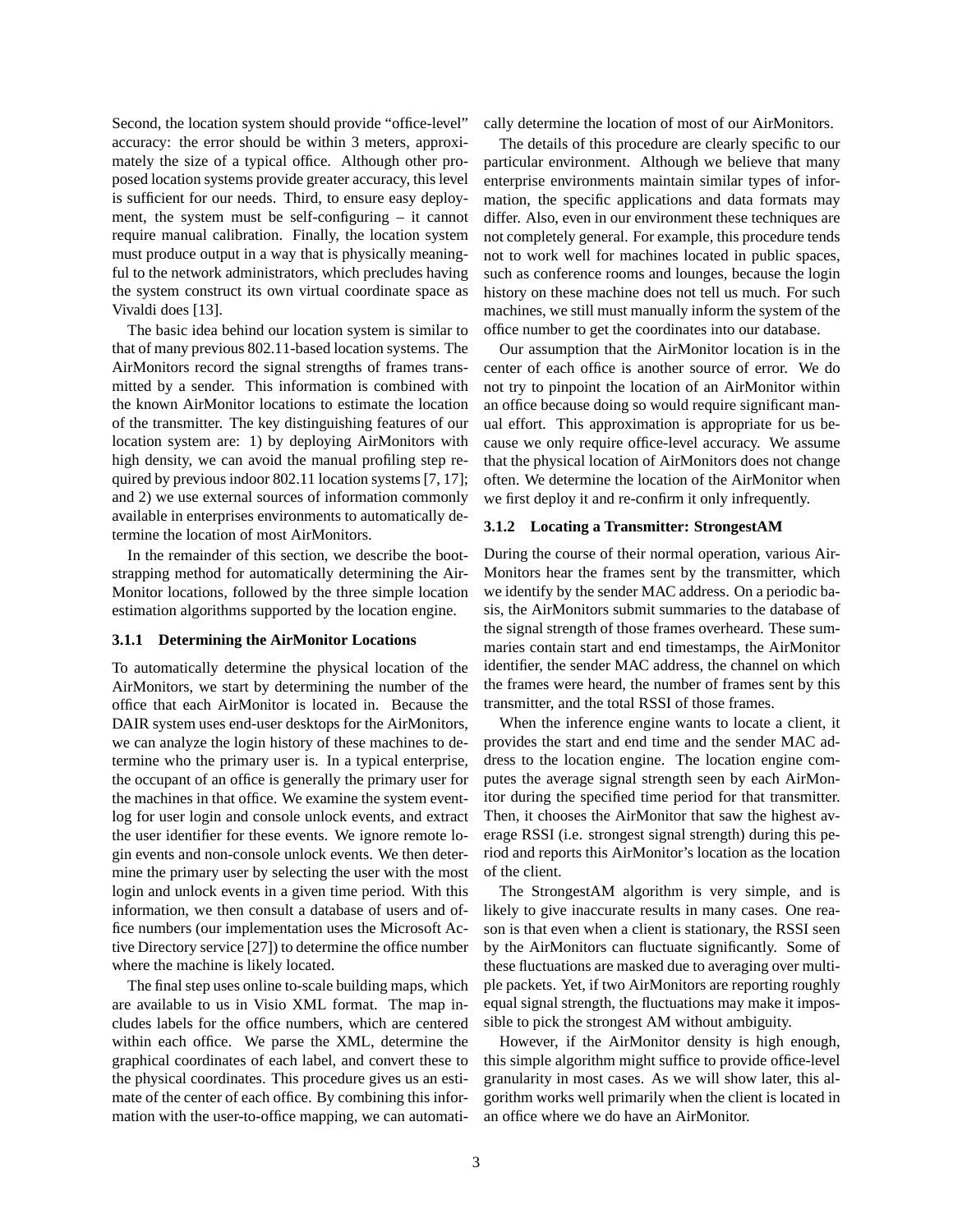#### **3.1.3 Locating a Transmitter: Centroid**

The next algorithm we implemented, Centroid, is a variant on the StrongestAM: instead of selecting only the strongest AirMonitor, we select all AirMonitors whose average RSSI is within 15% of the average RSSI of the strongest AirMonitor. We then report the client location as the centroid of the set of selected AirMonitors. If there are no AMs within 15% of the strongest AM, the location is just reported to be that of the strongest AM.

This algorithm has several attractive features, especially in our deployment, where we have an AirMonitor in about half of the offices on our floor. When the transmitter is in the same office with an AM, it is generally the case that this AM sees significantly higher RSSI values, compared to all other AMs. As a result, the office is correctly picked as the location of the transmitter, without any adjustment. Also, the accuracy of this algorithm is not affected by the moderate adjustments in transmit power that are seen when clients use transmit power control. If a packet is sent at a lower power level, all the AMs will see a proportional decrease in the observed RSSI.

In addition, the Centroid algorithm is unaffected by small fluctuations in the RSSI that various AirMonitors report. The threshold implies that the set of AMs that we compute the centroid over does not change with small fluctuations in reported signal strength.

The Centroid algorithm does have one drawback. If the set of AirMonitors we compute the centroid over are all on one side of the actual client location, we could see a significant error. As it turns out, this is not a significant problem in our deployment but it certainly could be in other environments. We discuss the issue more in Section 5. To address this problem, we developed a third algorithm which we discuss next.

#### **3.1.4 Locating a Transmitter: Spring-and-ball**

The previous two algorithms do not explicitly take into account the radio propagation characteristics of the local environment. Our third algorithm, Spring-and-ball (inspired by Vivaldi [13]), addresses this problem by using "profiles" of the area in which the WLAN is deployed.

A profile is an approximate, compact representation of how the signal strength degrades with distance in the local environment. To generate a profile, each AirMonitor broadcasts special probe packets at regular intervals, that contain the identity of the transmitting AirMonitor. The other AirMonitors record these probe packets and report the average signal strength of packets heard from each AirMonitor to the central database. Using the known distance between two AirMonitors and the observed average RSSI between those AirMonitors, the inference engine fits a set of simple curves to the combined observation data, and picks the best fit as the profile of the environment. The resulting profile is labeled with the channel on which



Figure 2: *Sample profile data and two fitted curves. The equation of the exponential curve is:* RSSI = 47.72 ∗ e <sup>−</sup>0.096∗Dist*, while the equation of the power-law curve*  $is RSSI = 215.73 * Dist^{-1.445}.$ 

the probe packets were sent and stored in the database.

We currently consider linear, exponential, logarithmic, and power law curves. Each of these curves can be fitted using variants of the least-squares fitting method. We do not filter the raw data in any way; all points are considered while determining the fit. The goodness of fit is determined by the  $R^2$  (correlation coefficient) value. An example is shown in Figure 2.

When the location engine is asked to locate a client, it computes the average signal strength that each AirMonitor observed. It then calculates the initial estimate of the location using the Centroid algorithm. The estimate is the refined using a Spring-and-ball algorithm as follows.

We select the most recent profile that matches the frequency band of the channel on which the packets were heard. Using the profile, we calculate the signal strength that each AirMonitor *should* have seen had the transmitter been at the estimated location<sup>1</sup>. We then consider the difference between the calculated signal strength and the signal strength that the AirMonitor actually observed.

The absolute value of the difference corresponds to the magnitude of the force on the "spring" that connects the transmitter to the AirMonitor. The sign of the difference indicates whether the spring is compressed or stretched. The direction of the force is along the line connecting the AirMonitor location to the estimated transmitter location.

We then move the estimated location of the transmitter a short distance in the direction of the cumulative force<sup>2</sup>. This reduces the magnitude of the error by a small amount. This is the new estimated location of the client. We recalculate the forces at this new location, and repeat the process until one of the following is true: (i) 5000 iterations have elapsed, (ii) the magnitude of the error falls below 0.1, or (iii) the force at the new location exceeds by 10% the minimum force seen so far.

<sup>&</sup>lt;sup>1</sup>If the calculated signal strength value is less than 0, it is assumed to be 0. Similarly, if the calculated signal strength value exceeds 100, it is assumed to be 100.

<sup>2</sup> If either the X or the Y co-ordinate of the location falls outside the boundary of the floor, it is adjusted to be within the boundary.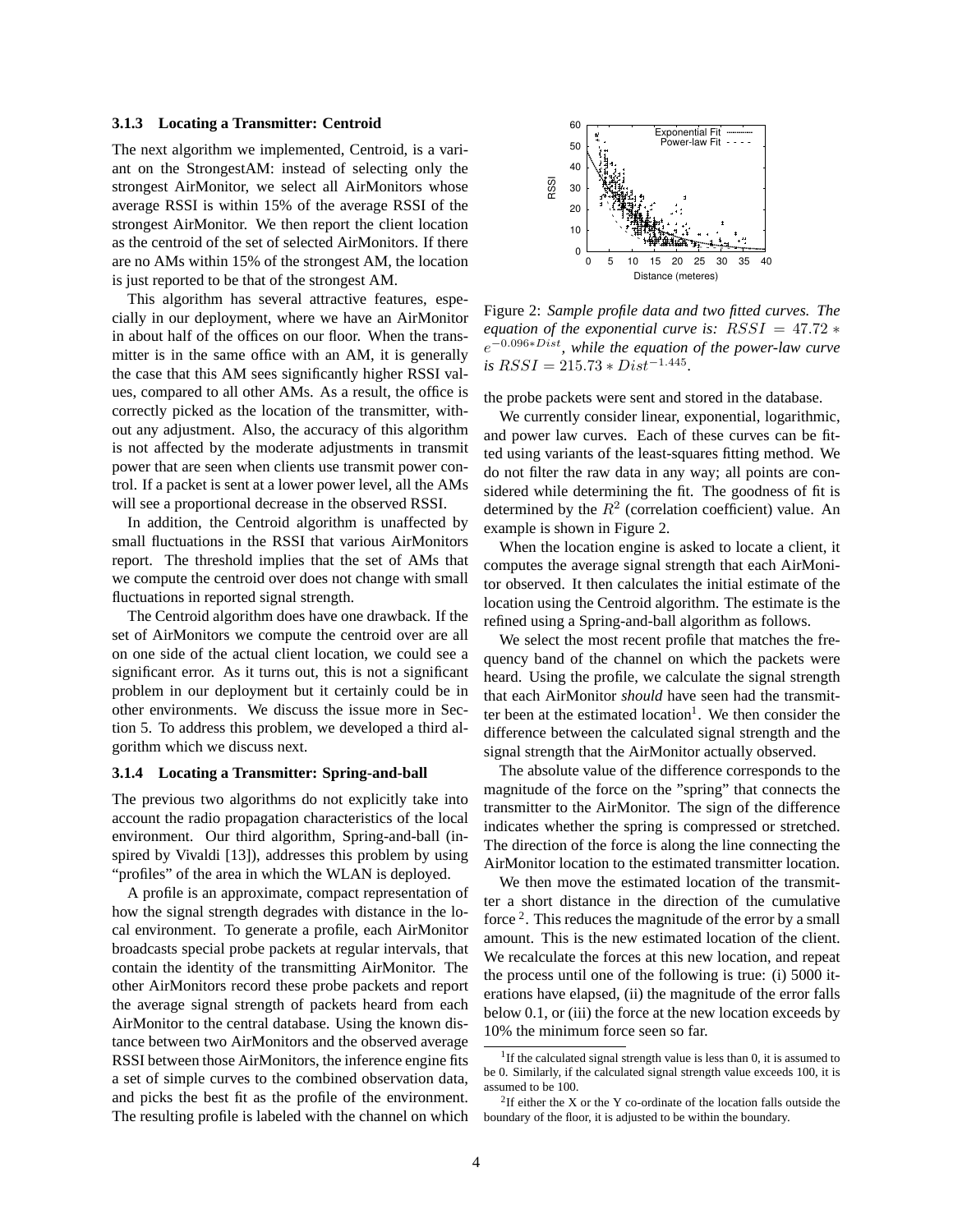The Spring-and-ball algorithm will converge to a global minimum only when the magnitude of the force is linearly proportional to the distance [13]. This is not true in our setting, since the drop in signal strengths is not linearly proportional to the distance. However, we have found that the algorithm works well in practice.

This algorithm overcomes the key limitation of the Centroid algorithm. If all the AirMonitors that hear a particular client are on one side, the Centroid algorithm would pull the client to be in midst of those AirMonitors. The Spring-and-ball algorithm will realize that the signal strengths reported by the AMs are too low to be coming from the central location, and will push the client to the correct side.

The key challenge in implementing the Spring-and-ball algorithm is the generation of profiles. Questions that arise include: How often should profiles be generated (i.e. do time-of-day effects create significant errors)? What type of curve should we use to fit the data? We have carried out extensive experimental sensitivity analysis of the Spring-and-ball algorithm. We have found that the time of day effects do not significantly impact the accuracy. In fact, we only generate new profiles when we add new Air-Monitors to the system. We have also found that either a log or power curve provides a good fit to the observed data. We do not describe the results of our study further, because we want to focus our results on the *use* of the location system for management applications.

Some of the previous WLAN location estimation systems proposed in the literature are more accurate than our system. Our goal, however, was to design a location system that provided office-level accuracy, and that met our rather stringent requirements for ease of deployment.

### **3.2 AP Tracking**

The corporate APs in our building are controlled by a central server [3], which dynamically reconfigures which channels the APs operate on. The frequency of change depends on a variety of factors, including traffic load. We have observed some of our APs changing channels as many as six times in a 12 hour period. As a result of this dynamic channel assignment, we can not assign our AirMonitors to listen to fixed channels. Instead, each Air-Monitor is assigned to track the nearest  $AP - this$  configuration is shown in Figure 3.

The AirMonitor implements AP tracking by continuously looking for beacons sent by the assigned AP. If no beacons are observed during a 10-second period, the Air-Monitor goes into scanning mode, where it listens for beacons for 150 ms on each of the 11 channels in the 2.4 GHz band, until the assigned AP is heard from again. If scanning fails to find the assigned AP within two minutes, it goes back to the previous channel where it heard the AP, on the assumption that the AP may have failed. Every 30 minutes, it re-enters scanning mode and looks for the AP on the other channels. While in scanning mode, packet delivery to all the filters is suspended.

## **3.3 Address Matching**

The frame format of the 802.11 standard is not fully selfdescribing. One example of this is that there are two types of 802.11 frames, namely the CTS (clear-to-send) and ACK (acknowledgment) frames, that do not contain the MAC address of the device that transmits those frames. This means that for devices using promiscuous mode to passively listen to 802.11 conversations, they cannot directly determine who sent those packets. Fortunately, if the passive listener is capable of overhearing both directions of the conversation, then it is possible to infer the address of the transmitter of such frames.

One component of the AirMonitor service is responsible for inferring and then filling in both the transmitter and BSSID fields for both CTS and ACK frames. This information is filled in before the frame is handed off to any other filters that are running on the AirMonitor, and therefore these filters can simply assume that this information is available whenever matching was possible.

The strategies we use to infer the transmitter are different for ACK frames than for CTS frames. To determine the transmitter of an ACK frame, we need to analyze packets that arrive back-to-back. If the first frame type is a Data or Management frame, then we remember the value of the Duration header for that frame. When the next frame arrives, we determine if it is an ACK frame that has arrived within the time period allocated by the previous frame. If so, then we know that the receiver of the first frame must be the transmitter of the ACK frame. Furthermore, we use the ToDS and FromDS bits in the header of the previous frame to determine the correct BSSID to attribute to this ACK frame.

To infer the transmitter for CTS frames, we considered using a similar strategy where the previous frame should be an RTS frame. However, in our network the vast majority (more than 99%) of CTS frames are "CTSto-self" frames that are used for 802.11g-mode protection. In other words, there is no previous RTS frame to match with. Fortunately, the convention for these g-mode protection frames is that the Duration of the CTS frame covers the time period when the actual data frame will be sent, and the receiver address in the CTS frame should match the transmitter address of the following frame.

There is additional complexity in our system for matching packets where the Duration header is empty, as is the case for Data Null frames. Due to space constraints, we provide these details in [11].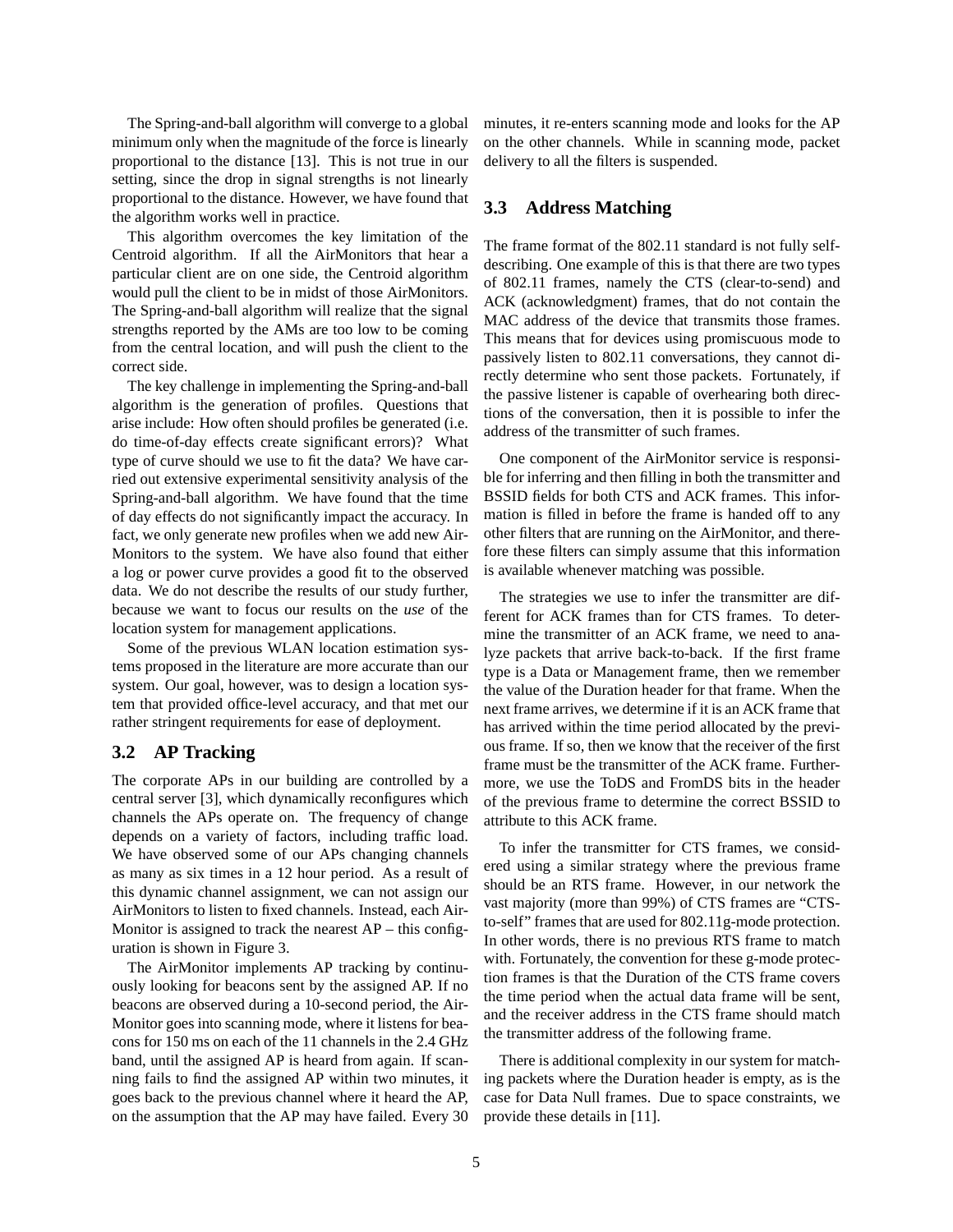### **3.4 Time Synchronization**

The AirMonitors timestamp the data they submit to the central database using their own local clock. We shall see in Sections 4.1 and 4.2 that the inference engine sometimes needs to correlate the data submitted by various Air-Monitors. Hence, we need to synchronize the AirMonitor clocks. However, unlike [26, 12] we do not need to correlate data at packet level granularity. As a result, time synchronization provided by NTP [28] is sufficient for our purposes.

## **4 Management Applications**

In this section we explore three location-aware WLAN management applications that our location engine enables. The Client Performance Tracker application monitors the data transfers between clients and APs, and correlates client location with a variety of performance statistics. The Connectivity Tracker monitors the association behavior of clients, and correlates connectivity problems with client location. Finally, the Bad Frame Tracker detects and locates transmitters which send invalid 802.11 frames.

We implement each of these applications with two components: a filter that runs on each AirMonitor and summarizes the overheard frames into the relevant data for that application, and an inference engine which queries the central database to analyze the summarized data.

### **4.1 The Client Performance Tracker**

The goal of the client performance tracker application is to provide insight for the network administrator into where the clients are using the wireless LAN, and to provide aggregate statistics about the nature of their usage and the quality of service they obtain. With information about client locations, this allows the administrator to look at the relationship between a variety of performance metrics and location. There are many different interesting questions one can answer with this application. For example: do active clients typically associate with the nearest AP? What is the relationship between distance from the client to the AP and the observed loss rates? How is transmission-rate selection affected by the distance from the client to the AP? Where are the most heavily utilized locations in service area? Do the APs do a good job of covering those locations?

**The Client Performance Filter:** The client performance filter submits data summaries to the database using a randomized interval between 30 and 60 seconds. The randomization is used to avoid having all the clients submit in a synchronized manner, thus making the load on the database server more uniform.

For each (transmitter, receiver) pair, the client performance filter maintains a large set of aggregate counters.

| Counter           | Description                                        |  |  |  |  |
|-------------------|----------------------------------------------------|--|--|--|--|
| <b>TotalCount</b> | Total number of frames.                            |  |  |  |  |
| TotalBytes        | Total number of bytes in all frames.               |  |  |  |  |
| DataCount         | Total number of Data frames, excluding Data        |  |  |  |  |
|                   | Null frames.                                       |  |  |  |  |
| DataBytes         | Total number of bytes in Data frames, excluding    |  |  |  |  |
|                   | Data Null frames.                                  |  |  |  |  |
| DataNullCount     | Total number of Data Null frames.                  |  |  |  |  |
| DataNullBytes     | Total number of bytes in Data Null frames.         |  |  |  |  |
| MgmtCount         | Total number of Management frames.                 |  |  |  |  |
| MgmtBytes         | Total number of bytes in Management frames.        |  |  |  |  |
| CtrlCount         | Total number of Control frames.                    |  |  |  |  |
| CtrlBytes         | Total number of bytes in Control frames.           |  |  |  |  |
| RetryCount        | Total number of frames where the Retry bit is set. |  |  |  |  |
| RetryBytes        | Total number of bytes in Retry frames.             |  |  |  |  |

Table 1: *Aggregate counters maintained by the client performance filter on a per (transmitter, receiver) pair basis.*

A complete list of these counters is shown in Figure 4.1. Note that for these counters, address matching has already occurred (see Section 3.3), so the counters include frames for which the transmitter address was inferred. For those frames where the transmitter could not be inferred, the counters will not be incremented. We will see shortly how the inference engine of the client performance tracker attempts to compensate for this.

In addition to the basic usage statistics, the filter collects two additional kinds of information to allow analysis of clients' auto-rate and packet loss behavior. For auto-rate analysis the filter collects two histograms: one of the number of packets transmitted at each of the possible rates, and another of the number of bytes transmitted at each of the rates.

Understanding the packet loss behavior requires the filter to perform a significant amount of online analysis, which we now summarize. The complete details of our loss estimation algorithm can be found in [11]. The techniques we use to analyze uplink (client to AP) and downlink (AP to client) traffic differ. For downlink traffic, we use an approach very similar to the "nitWit" component of the Wit system [26] to infer certain packets were transmitted even though our AirMonitors did not directly observe them. For example, when we see a data frame with a sequence number that we have not seen before, and the retry bit is set on that data frame, then we know that an initial data frame with that same sequence number was transmitted, even though our AirMonitor did not observe it. Additional information is provided by ACKs that travel in the reverse direction, and the address matching code allows us to correctly attribute the transmitter of these ACKs. Our analysis provides us with two *estimated* values: an estimate of the combined number of management and data frames transmitted, as well as an estimate of the loss rate.

For the uplink traffic, in addition we also analyze gaps in the sequence number space to infer more about the number of frames transmitted, as was suggested as fu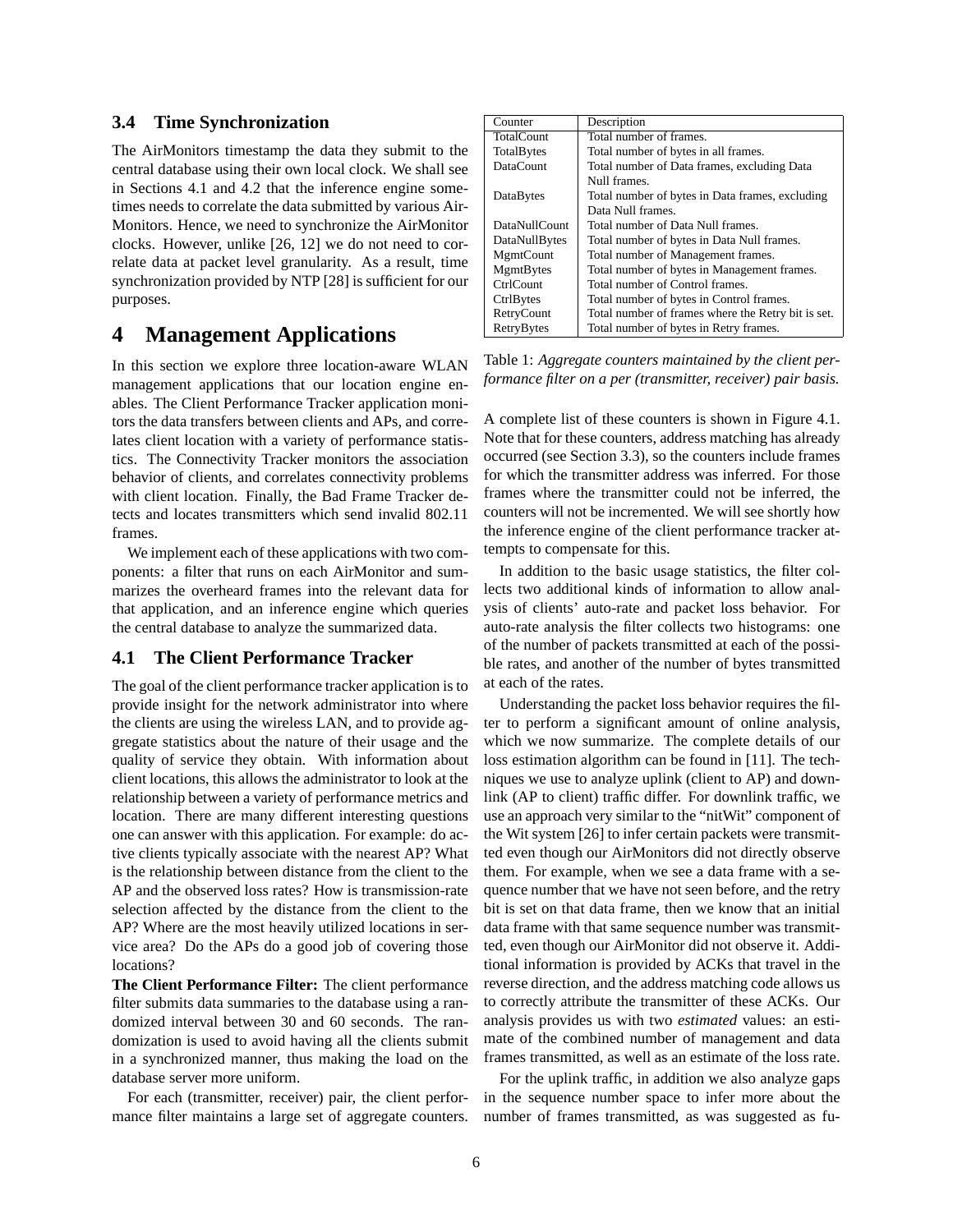ture work in the Wit paper. Because stations operating in infrastructure-mode only communicate with one access point at a time, we can analyze gaps in the sequence number space to further infer traffic that our monitor has missed. This has to be done carefully, however. Clients periodically perform scanning: they change channels to search for other nearby access points. Fortunately, most clients send a Data Null frame to the AP with the powersave bit set just before switching channels, so that the AP will buffer any incoming data, and they send another Data Null with power-save bit cleared when they return from scanning. By analyzing these Data Nulls, we avoid attributing these gaps as communication between the station and AP that was missed by our AirMonitor.

One additional issue arises with analyzing sequence number gaps: suppose that during a single summarization period, a client begins by communicating with AP1, then switches to AP2, and later switches back to AP1. The Air-Monitor may not see any of the communication with AP2 because it may take place on a different channel. To deal with this situation, we take a conservative approach: we discard the inferred counters for any row where this "AP flipping" behavior is detected, and we use the inference engine to detect this situation after the fact, by analyzing the client association data summarized by the Connectivity Tracker.

**The Client Performance Inference Engine:** As described above, we may have many different AirMonitors observing and analyzing the same communication between a transmitter and a receiver, and many of the Air-Monitors will be performing their analysis based on incomplete views of this communication. Therefore, the key job of the inference engine is to select, during a particular time interval, the two AirMonitors that were best able to overhear each direction of the communication. In other words, we select the best AirMonitor for the uplink, and the best AirMonitor for the downlink, and these may or may not end up being the same AirMonitor. Typically, the Inference engine ends up selecting one of the AirMonitors that is physically close to the transmitter.

We analyze each direction of the communication separately, but in order for our loss estimates to be accurate, the AirMonitor analyzing frames flowing in one direction still needs to be able to overhear the corresponding ACK frames flowing in the opposite direction. Fortunately, we never see ACKs transmitted at rates higher than 24 Mbps, which means that it is typically much easier for AirMonitors to overhear them than it is to overhear high data-rate frames such as those sent at 48 or 54 Mbps. To decide which AirMonitors to select during a given time interval, we simply use packet counts to figure out which AirMonitor was best able to overhear the particular conversation.

Using the AirMonitor selection metric of most packets overheard is potentially in conflict with the randomized data submission strategy used by the client performance filter. In other words, we don't want to always end up being biased toward choosing the AirMonitor that submitted data most recently. To avoid this problem, the inference engine must analyze the data over a timescale that is significantly longer than the data submission interval. We typically use a 15 minute analysis interval for the inference engine, versus a 30 to 60 second submission interval for the filters. The impact of this design choice is that the Client Performance Tracker application cannot provide instantaneous information about performance problems to the network administrator, it can only provide summaries about moderately recent activity.

In Section 5.2, we demonstrate the utility of the Client Performance Tracker by using it to analyze the operational wireless LAN in our building, and by showing the results for our network to many of the questions raised at the beginning of this section.

### **4.2 The Connectivity Tracker**

An 802.11 client goes through a sequence of steps before it can connect to an AP. First, it first sends probes to discover nearby APs, then it authenticates to a selected AP, and finally it associates to that AP. Each of these steps involves a client request frame followed by an AP response frame. Once the client has associated, it can exchange data with the AP.

The connectivity tracker monitors and summarizes this association process for all clients while tracking their locations. Analyzing this data helps a network administrator answer a number of key management questions, such as: How many clients in a particular region were able to connect to the WLAN, and for how long? Are there any regions with no RF coverage (i.e., RF holes)? Is connection duration correlated with location (e.g., people in conference rooms may have short lived connections, while those from offices may be long lived)? Are there specific regions where clients rapidly switch back and forth between APs? Understanding the location of clients is crucial to answering these questions. Also, note that existing AP-based wireless management systems may never even learn of the existence of those clients in an RF hole.

**The Connectivity Filter:** This filter records the sequence of association steps executed by each client. This information is recorded in local memory as the Connectivity table, and this table is periodically flushed to the central database.

The connectivity table records this information as a sequence of association states, which are tuples containing *(client, Bssid, state, NumFrames, NumAcked)* along with a start and end timestamp. The current association state for each client represents the last non-probe management packet that was exchanged between the client and the AP with the corresponding BSSID. The filter checks every in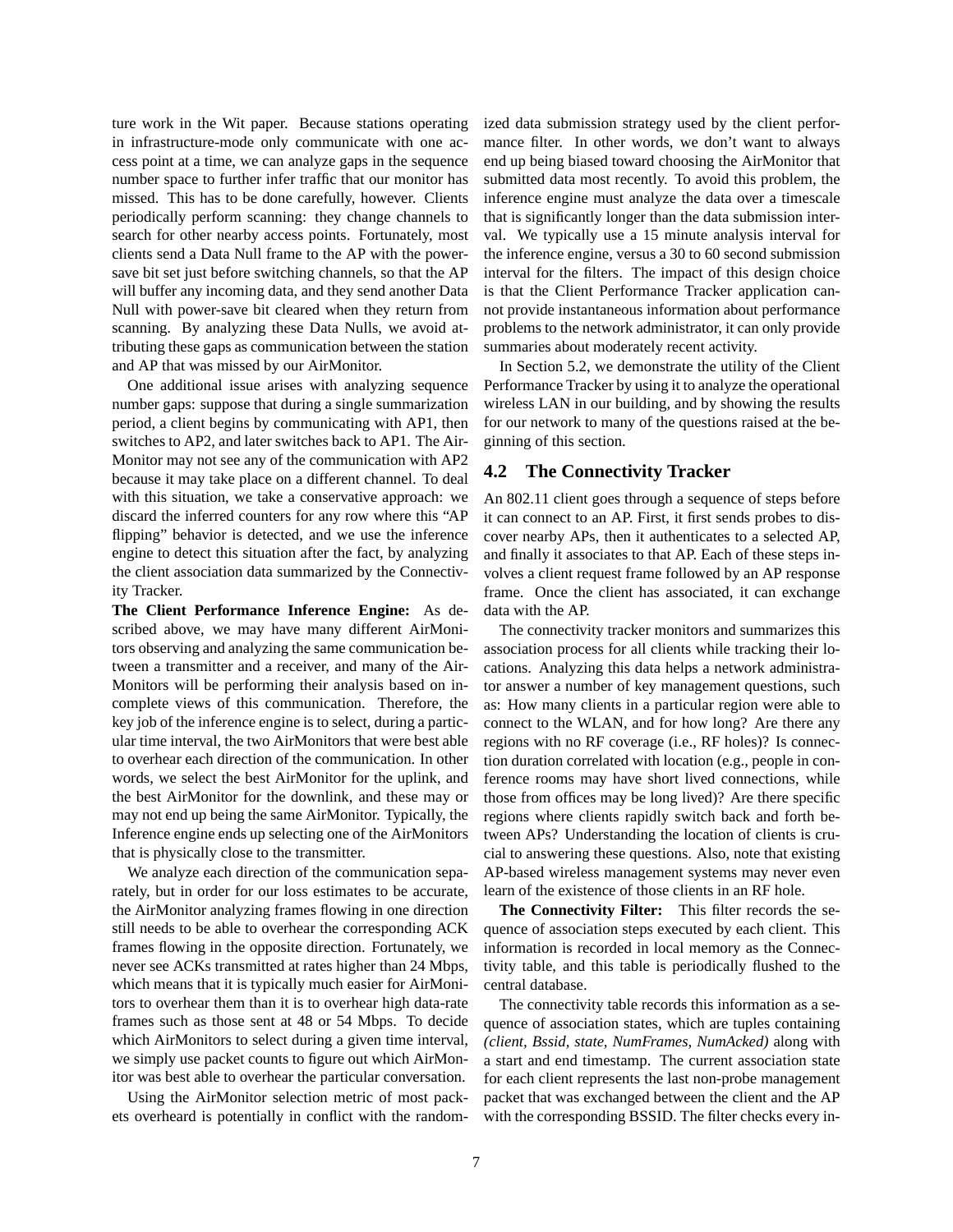coming packet to see if it changes the current association state of the client, and if so, the filter generates a new row in the Connectivity table.

Note that certain events may appear in different sequences than the one described above. For example, clients may perform an active scan which involves sending and receiving probes even while maintaining their current association with an AP. Similarly, clients may perform pre-authentication with another AP while associated [19].

The above table only contains information about clients that send or receive at least one packet. It does not have any information about idle clients, or clients that are disconnected and have given up trying to associate to any AP. The latter situation is particularly interesting, and may arise when clients are in an RF hole. To address this, the connectivity filter periodically sends out beacons pretending to be a valid AP, in an attempt to induce any clients in an RF hole to initiate the association process. We mark these special beacons using an Information Element (IE) so that the other AirMonitor filters can ignore these frames, but real clients will not.

**The Connectivity Inference Engine:** The inference engine queries the central database and aggregates all the information submitted by the connectivity filters on the AirMonitors. This complete view of all association events seen by our system is then sorted by timestamp. We then take advantage of the time synchronization across Air-Monitors to coalesce the same event seen by multiple Air-Monitors. This step is similar to trace merging [26, 12], but at a coarser granularity. Finally, we perform a postprocessing sanity check over the coalesced sequence of events using our knowledge of the 802.11 association procedure, similar in spirit to the analysis that WIT does for data transfers.

We use this final sequence of events to do detailed analysis of client connectivity from various locations. We are able to characterize RF Holes even when communication is possible in only one direction. We can also infer the duration of client associations to an AP, and we can detect regions where clients cannot maintain stable associations, and therefore switch rapidly between APs.

### **4.3 The Bad Frame Tracker**

One common problem facing the administrators of large corporate WLAN networks is to locate non-compliant transmitters. A transmitter may send non-compliant 802.11 frames for many reasons, such as errors in hardware and/or driver software bugs. We see several examples of such malformed frames in our network. Although it is rare, such malformed frames may cause problems for certain receivers. Locating the source of such frames can be helpful in debugging the underlying problem.

We have built a Bad Frame filter that logs only the non-

compliant 802.11 frames. Unlike other filters which summarize the data, the Bad Frame filter simply submits the raw contents of bad frames to the database, as long as the frame checksum is correct. The corresponding inference engine attempts to localize these packets, and generates reports for our system administrators.

As one example, on our network we observed approximately 10 to 20 frames per day, heard by multiple AirMonitors, that all followed the same pattern. These frames carried a valid Frame Type (Control), but an invalid SubType. The FromDS and ToDS bits in the frame header were both set to 1, which is disallowed by the 802.11 standard. At first glance, the frame payload offered few clues about their origin. Using our location engine we were able to calculate an estimated location for each frame, and we found that the estimated locations were always near two of the six APs on our floor. On closer inspection of the frame payloads, we realized that a set of 8 bytes in the frame was a nibble-wise rearrangement of the MAC address of the AP near the estimated location. We contacted our IT administrators with this information, and the AP vendor is currently investigating this problem.

This example illustrates that our location engine is able to accurately calculate estimated locations with just a few samples. Without the location information, we would have been unlikely to realize that our APs were the origin of these malformed frames.

# **5 Experimental Results**

Our system is deployed on one floor of a fairly typical office building. Our building has rooms with floor-toceiling walls and solid wood doors. There is a corporate wireless LAN with six 802.11 a/b/g access points operating on our floor. The six corporate APs offer service in both the 2.4GHz and the 5Ghz band. There is little traffic on the 5GHz band in our building, so for the purpose of this paper we only monitored the 2.4GHz band. Our current DAIR system deployment consists of 59 AirMonitors as shown in Figure 3, and a single database server. The AirMonitors testbed consists of various types of desktop PCs. Each AirMonitor is equipped with either a Netgear WG111U or a Dlink DWL-AG132 USB wireless dongle.

### **5.1 System Validation**

We validate our system design in three ways. First, we show that our monitoring software and hardware, together with our channel assignment is capable of observing most packets. We also show that the strategy used by the Client Performance Tracker of selecting the best AirMonitor to overhear a particular conversation between a client and an AP does not result in excessive loss of information. Second, we evaluate the accuracy of our location system. Finally, we validate the efficacy of RF hole detection.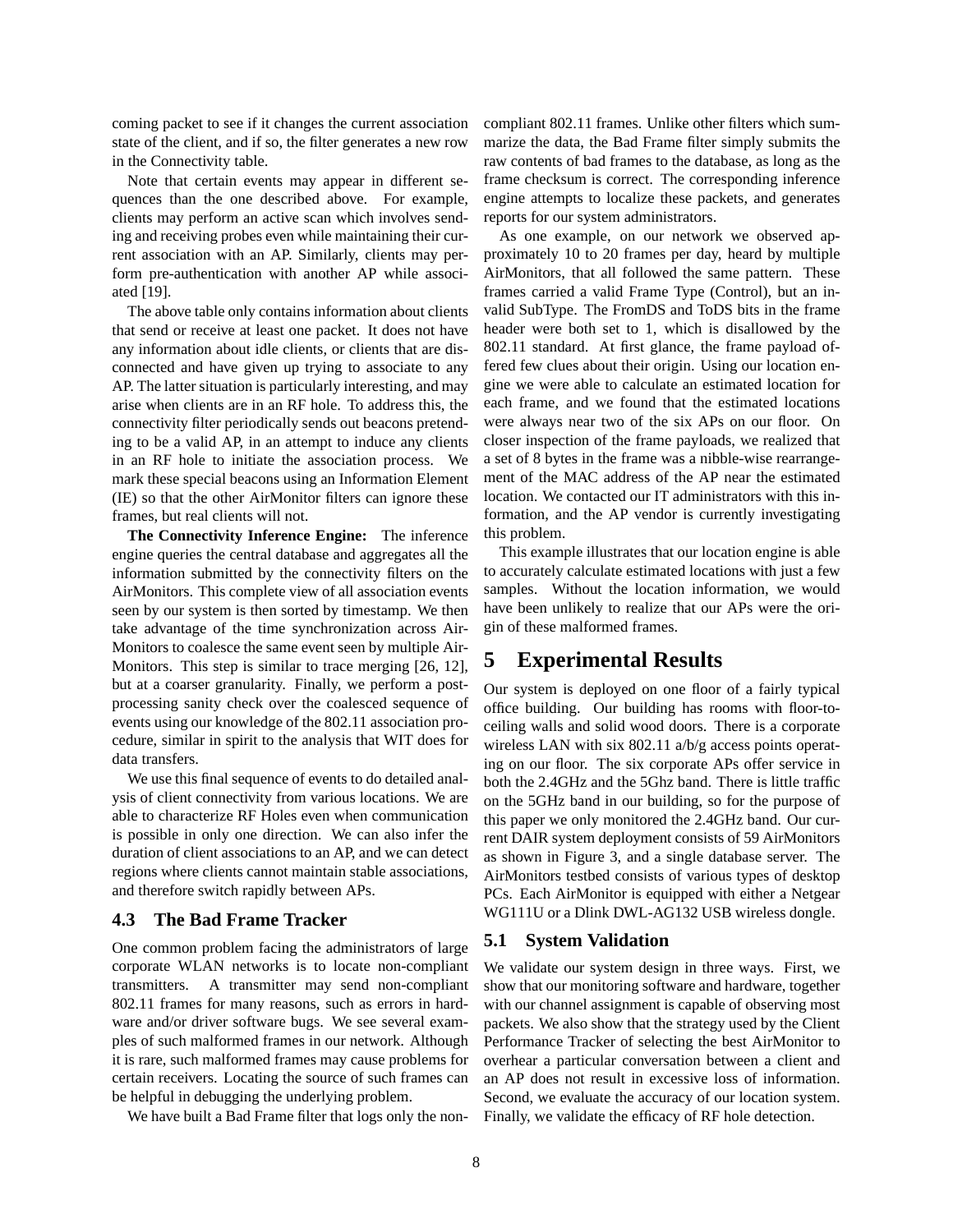

Figure 3: *Floor map. The floor is 98 meters long and 32 meters wide. Numbered circles denote the locations of the six corporate APs. Smaller circles mark the center of rooms containing our AirMonitors. The pattern of an AirMonitor circle's shading matches that of the AP it is configured to track. The shaded rooms are the 21 locations where a client was temporarily placed during the validation experiment.*

#### **5.1.1 Frame Capture Validation**

To validate our strategy for capturing frames, we need to show that we can successfully capture most of the traffic between clients located on our floor and the corporate APs that they use. In particular, we must show that at least one AirMonitor is able to hear most of the data packets sent in the uplink direction, and at least one Air-Monitor is able to hear most of the data packets sent in the downlink direction. These AirMonitors need not be the same, since the Client Performance Tracker selects the best AirMonitor separately for uplink and downlink traffic. In our validation experiments, we focus on data packets, because management packets (e.g. beacons, probe requests/response) and control packets (ACKs, RTS, CTS) are generally smaller than data packets, and are sent at lower data rates compared to the data packets. Therefore, it is generally easier to overhear these packets.

To carry out the validation, we began by selecting 21 locations on our floor. We chose one location in the public lounge on our floor, which does not have an AirMonitor in it. We chose ten office locations at random from among the set of offices that *have* an AirMonitor in them, and we chose ten more at random from the set of offices that *did not have* an AirMonitor in them. Our tests were conducted in the evening to allow us to enter offices without disturbing the occupants.

The experiment we performed at each location is as follows. We placed a laptop equipped with an 802.11g card in the location, and we performed a 2 MB TCP upload and a 2 MB TCP download over the corporate wireless network. The other end of the TCP connection was a server attached to the corporate wired network. We observed that the vast majority of data packets sent on the air in both directions were sent at the 54 Mbps rate. Note that in each location, the client associated with whichever AP it deemed best; we made no attempt to control this selection. We collected packet traces on both client and the server, to establish the ground truth: the number of IP packets sent by the client and the server. These packets appear as 802.11 Data frames on the air.

For the duration of the test, all the AirMonitors ran with AP tracking enabled, and they also ran a special debugging filter that logs every 802.11 frame it overhears into a local file. We post-processed the AirMonitor 802.11 frame logs to count the number of data frames overheard by each AirMonitor that belonged to our TCP transfers and that did not have the retry bit set, and selected the AirMonitor with the largest frame count. The reason we focused only on frames that did not have the retry bit set is because it is very difficult to know exactly how many retry frames are sent on the air. It may have been possible for us to instrument the client device driver to count the number of retry frames sent, but it was not possible for us to instrument the APs to count retries. On the other hand, using packet traces on the client and server machines allows us to precisely count the number of frames that are sent without the retry bit set.

For each transfer, we calculate the percentage of missed packets by: comparing the frame count from the best uplink AirMonitor with the packet count from the client packet trace; and comparing the frame count from the best downlink AirMonitor with the packet count from the server packet trace. The results of these experiments are shown in Table 2 for all 21 locations. This data shows that the highest percentage of missed packets for any uplink transfer was only 7%, and the highest percentage of missed packets for any downlink transfer was only 3.5%. Previous work has shown [26] that one needs only an 80% capture rate to fully reconstruct the traffic pattern.

Given that our system experiences such low packet loss rate even for short bursts of very high data-rate traffic, we believe that in normal operation, we lose very little traffic from the clients that are located on our floor. The robustness of our deployment, due to the density of AirMoni-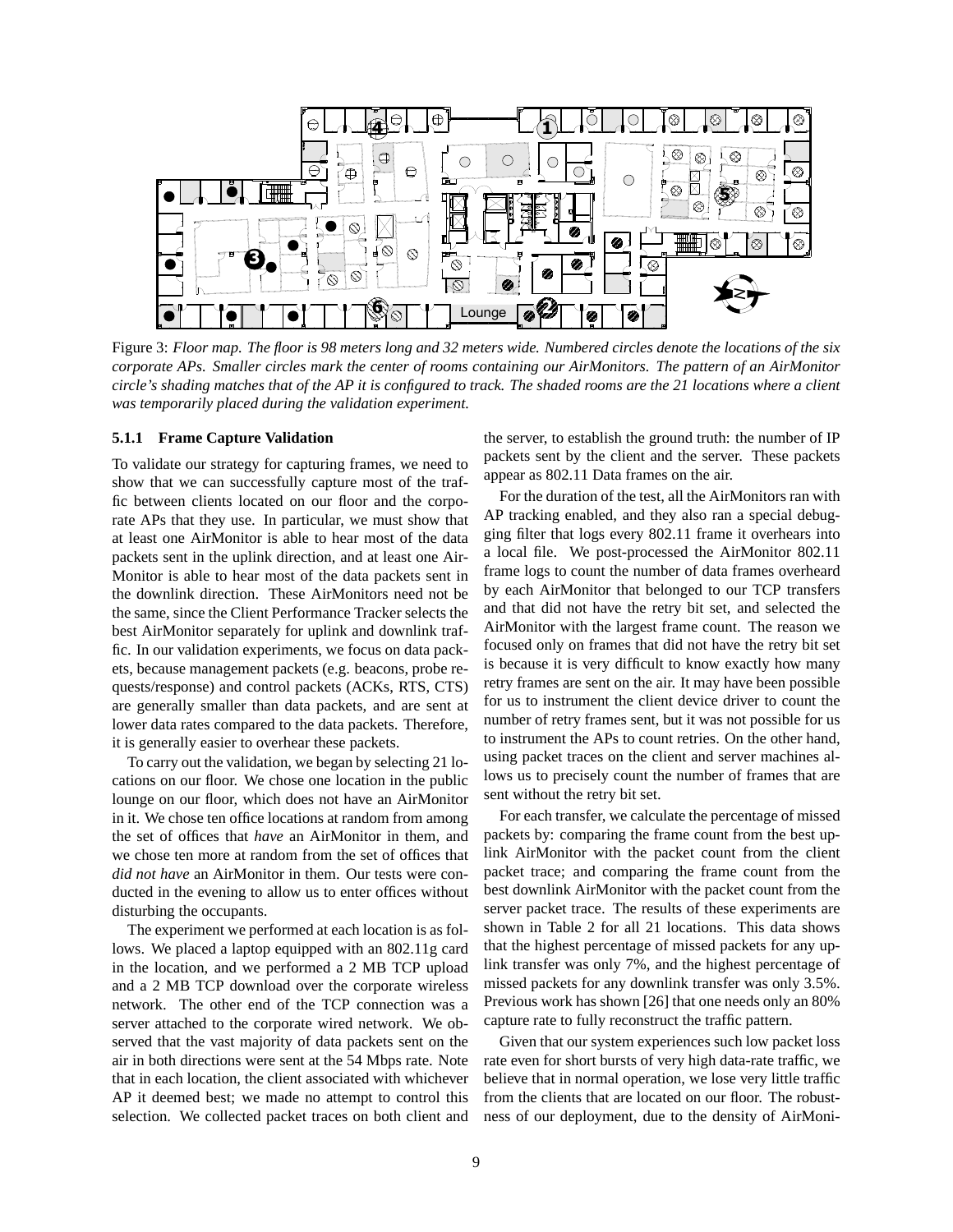|                  |         | Uplink                   | Downlink |                          |  |
|------------------|---------|--------------------------|----------|--------------------------|--|
| Office           | Frames  | # of AMs that            | Frames   | # of AMs that            |  |
| missed           |         | saw $> 90\%$             | missed   | saw $> 90\%$             |  |
|                  | $(\% )$ | frames                   | $(\% )$  | frames                   |  |
| $\mathbf{1}$     | 2.7     | $\overline{4}$           | 1.4      | $\overline{4}$           |  |
| $\boldsymbol{2}$ | 0.8     | 1                        | 0.6      | 5                        |  |
| $\overline{3}$   | 5.6     | 1                        | 0.6      | $\overline{4}$           |  |
| $\overline{4}$   | 3.3     | 3                        | 3.5      | $\overline{4}$           |  |
| 5                | 3.8     | $\overline{\mathcal{L}}$ | 2.2      | $\overline{4}$           |  |
| 6                | 1.3     | 3                        | 2.6      | 3                        |  |
| $\tau$           | 1.8     | $\overline{3}$           | 2.2      | 3                        |  |
| 8                | 3.9     | $\overline{4}$           | 0.7      | 14                       |  |
| 9                | 6.4     | 8                        | 0.3      | 16                       |  |
| 10               | 1.9     | $\mathbf{1}$             | 1.4      | 5                        |  |
| 11               | 2.0     | $\overline{\mathbf{3}}$  | 1.9      | 5                        |  |
| 12               | 1.5     | 5                        | 0.8      | $\overline{\mathcal{L}}$ |  |
| 13               | 1.8     | $\mathbf{1}$             | 1.4      | 3                        |  |
| 14               | 3.8     | $\overline{\mathbf{c}}$  | 1.4      | 5                        |  |
| 15               | 1.8     | $\frac{3}{2}$            | 1.3      | $\overline{c}$           |  |
| 16               | 4.6     |                          | 3.1      | $\overline{\mathbf{4}}$  |  |
| 17               | 1.5     | $\overline{\mathcal{L}}$ | 1.4      | 3                        |  |
| 18               | 7.0     | 3                        | 3.4      | 9                        |  |
| 19               | 5.9     | 3                        | 2.3      | 14                       |  |
| 20               | 1.8     | 3                        | 0.4      | $\overline{4}$           |  |
| Lounge           | 5.2     | 2                        | 2.0      | $\overline{4}$           |  |

Table 2: *Baseline Data Frame Loss Results. The first 10 offices have AirMonitors in them, the next 10 offices do not. The lounge does not have an AirMonitor.*

|                     | Offices With AM |          |     | <b>Offices Without AM</b> |     |      |
|---------------------|-----------------|----------|-----|---------------------------|-----|------|
| Algorithm           | Min             | Med      | Max | Min                       | Med | Max  |
| <b>Strongest AM</b> |                 | 0        | 6.5 | 2.9                       | 3.5 | 10.4 |
| Centroid            |                 | $\theta$ | 3.2 | 0.2                       | 2.5 | 5.9  |
| Spring and ball     |                 | O        |     | 0.9                       | 1.9 | 6.1  |

Table 3: *Comparison of three location algorithms. Numbers report error in meters.*

tors, is evident from the fact that for most locations multiple AirMonitors can see more than 90% of the uplink and downlink frames. There were 4 locations where only 1 AirMonitor captured more than 90% of the frames sent in uplink direction. All these locations are at the south end of our floor, where the AirMonitor density is less than at the north end.

#### **5.1.2 Accuracy of the Location Engine**

In this section, we evaluate the accuracy in our deployment of the three simple location estimation algorithms described in Section 3.1. To perform this validation, we use the same data collected for the frame capture validation experiment. Along with the debugging filter that logs every 802.11 frame, the AirMonitors also ran another filter that kept track of the average RSSI of the packets sent by the client during the experiment. At the end of the experiment the AirMonitors submitted these average RSSI values to the database. Note that for each client location, only a subset of the AirMonitors hear packets sent by the client. The number of AirMonitors that hear at least one packet depends on a number of factors including the location of the client and which AP the client chooses to associate with.

Note that for this experiment, the AirMonitors record the RSSI of any packet they can attribute as sent by the client. For example, before starting the data transfer, the client may perform an active scan to select an AP by sending probe requests on various channels. If an AirMonitor overhears any of these probe requests, it will include them in its RSSI calculations.

We submit these RSSI values to the location engine to produce an estimate of the client location using each of the three local algorithms. For the spring-and-ball algorithm, we need to use a profile. This profile was generated on a normal weekday between 2 to 3 PM, three days before the location experiment was conducted.

To calculate the location error, we need to calculate the distance between the estimated location and the actual client location, which means that we need to know the actual client location. When we conducted the experiment, we usually placed the laptop on the occupant's office desk. Because there is no easy way for us to determine this actual location, we simply assume that the client was placed at the center of each office. We call this the "assumed actual" (AA) location of the client. This assumption is consistent with the assumption we made during the bootstrapping process when we automatically determined the AirMonitor locations. Because our target for the location system is only office-level accuracy, this assumption is adequate for our purposes.

Table 3 lists the summary of the results of this experiment. Our criteria for "office-level" accuracy is less than 3 meters, since our offices are roughly 10 ft by 10 ft. We see that the StrongestAM algorithm works well only for those offices which contain an AirMonitor, which is as expected. When there is no AirMonitor at the location, the strongest AM is usually in one of the neighboring offices, and we will estimate the client location to be in the center of that office. As a result, the minimum error will be roughly equal to the size of one office, which is what we see from these results. In a few cases, we even see that the StrongestAM algorithm reports a non-zero error when there is an AM in the same location as the client – this happens when an AM in another room reports a higher signal strength.

We also see that the Centroid algorithm performs quite well, and provides office-level accuracy in most cases. We also see that the performance of the Centroid and Springand-ball algorithms is generally similar, as one would expect from our deployment. The Centroid algorithm will only generate a large error if the AirMonitors that hear packets from the client at high signal strength are all on one side of the actual client location, and this rarely happens in our deployment, for a couple of reasons. First, clients tend to associate with APs that are near their lo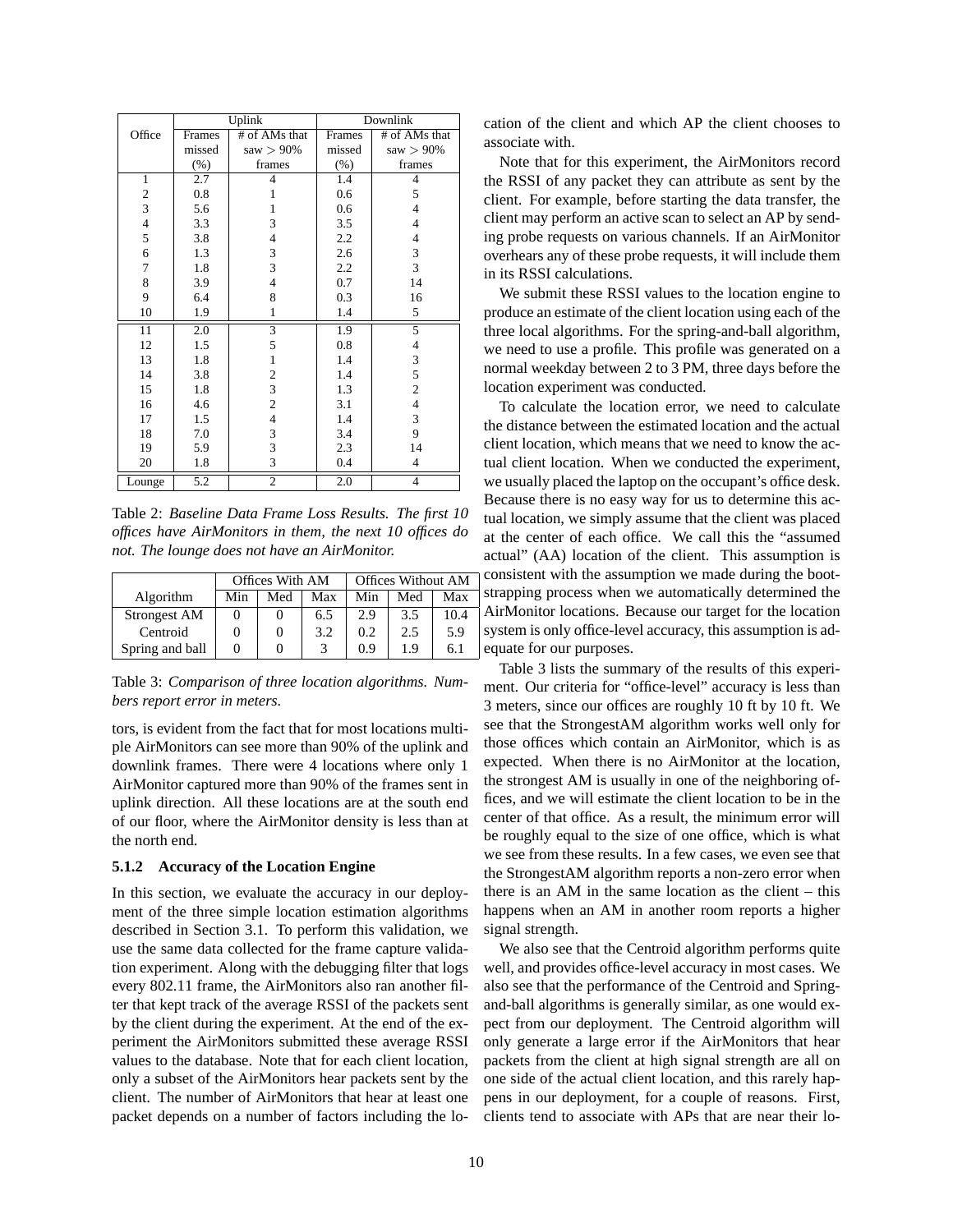cation, and because each AirMonitor tracks the AP it is closest to, clients are generally surrounded by AirMonitors that are all listening on the same channel the client is transmitting on. In addition, most clients tend to routinely scan on all channels, sending probe requests to discover nearby APs. These probes are overheard by different groups of AirMonitors tracking different APs, and this helps solve the boundary problem. Given the generally good performance of the Centroid algorithm, the Spring-and-ball algorithm can not provide significant improvement in our environment.

We can, however, show specific examples of the boundary problem in our environment. When our laptop client was in the public lounge, we estimated its location using the Centroid algorithm and found the error was 3.6 meters. The Spring-and-ball algorithm, however, has the advantage of the profile information. It correctly realizes that the client is far away from all the AirMonitors that can hear it, and moves the client to minimize the error. As a result, the error reported by the Spring-and-ball algorithm is only 0.6 meters in this case.

We have evaluated the Spring-and-ball algorithm extensively under various conditions, and we found that, in our environment, the improvement it offers over the Centroid algorithm is small. Because the Spring-and-ball algorithm requires generation of profiles, we use the Centroid algorithm for estimating location for the rest of this paper.

While the above validation experiments were carried out at night, we have also extensively validated our system at various other times of the day. We found that the accuracy of the location system is unaffected by factors such as the presence of people in their offices and other traffic on the WLAN.

### **5.1.3 Validation of RF Hole Detection**

The Connectivity Tracker is designed to detect areas of poor RF coverage, from which clients persistently fail to connect to the corporate WLAN. We validated our algorithm and implementation in two ways. First, we removed the antenna of a wireless card so that its transmission range was severely restricted. This card was unable to communicate with the AP, but because of the high density of AirMonitors, we were able to hear its packets, and the Connectivity inference engine located and flagged the client as in an RF hole.

For our second experiment, we set up a test AP in one office, and used a laptop to test the connectivity to the test AP from 12 locations on our floor, as shown in Figure 4. From 4 of these locations, the laptop had good connectivity; from 2 of these locations the Connectivity Tracker flagged a high number of AP switches, indicating unstable connectivity; and from 6 of these locations the Connectivity Tracker detected an RF hole and successfully located each of them. This Figure shows the results of the Con-



Figure 4: *RF hole validation experiment. We attempted to connect to the shown AP from the shaded offices. The dots show the estimated client locations, and the classification of each location.*

nectivity Tracker's classification and location estimate for each test location.

Finally, we also checked for RF holes on the operational WLAN in our building. The Connectivity Tracker did not find any clients that appeared to have difficultly connecting for more than 3 minutes, indicating that all areas of our floor have at least some WLAN coverage.

## **5.2 Deployment on a Operational Network**

In this section, we demonstrate the utility of our system by using it to monitor the corporate WLAN on our floor. We present results generated by both the Client Performance Tracker and the Connectivity Tracker. Unless mentioned otherwise, the results described in this section are calculated over a period of one work-week; Monday, October 2nd through Friday, October 6th, 2006. We only report activity between 8am and 8pm each day, since there is very little traffic on the network outside of these hours. There was one 23 minute period of down-time on October 3rd due to a database misconfiguration.

Because our building has four floors and our testbed is only deployed on one of them, we need to filter out clients who are located on other floors of our building. This is because we cannot report accurate locations for those clients, and because we cannot overhear any of their high data-rate transmissions. We performed experiments where we carried a laptop to the floors above and below our own, and we devised the following threshold based on those experiments: we consider a client to be located on our floor during a particular 15 minute interval if at least four AirMonitors overhear that client, and at least one of them reports a mean RSSI for transmissions from that client of at least -75 dBm.

Figures 5 and 6 provide a high-level view of the amount of activity on our WLAN. Figure 5 shows both the average and the maximum number of active clients on a per-AP basis for the six APs on our floor. The averages are calculated over 15 minute intervals, and "active" simply means that the client exchanged at least one frame with the AP. The number of clients associated with an AP can be as high as 12, although the average is lower. Figure 6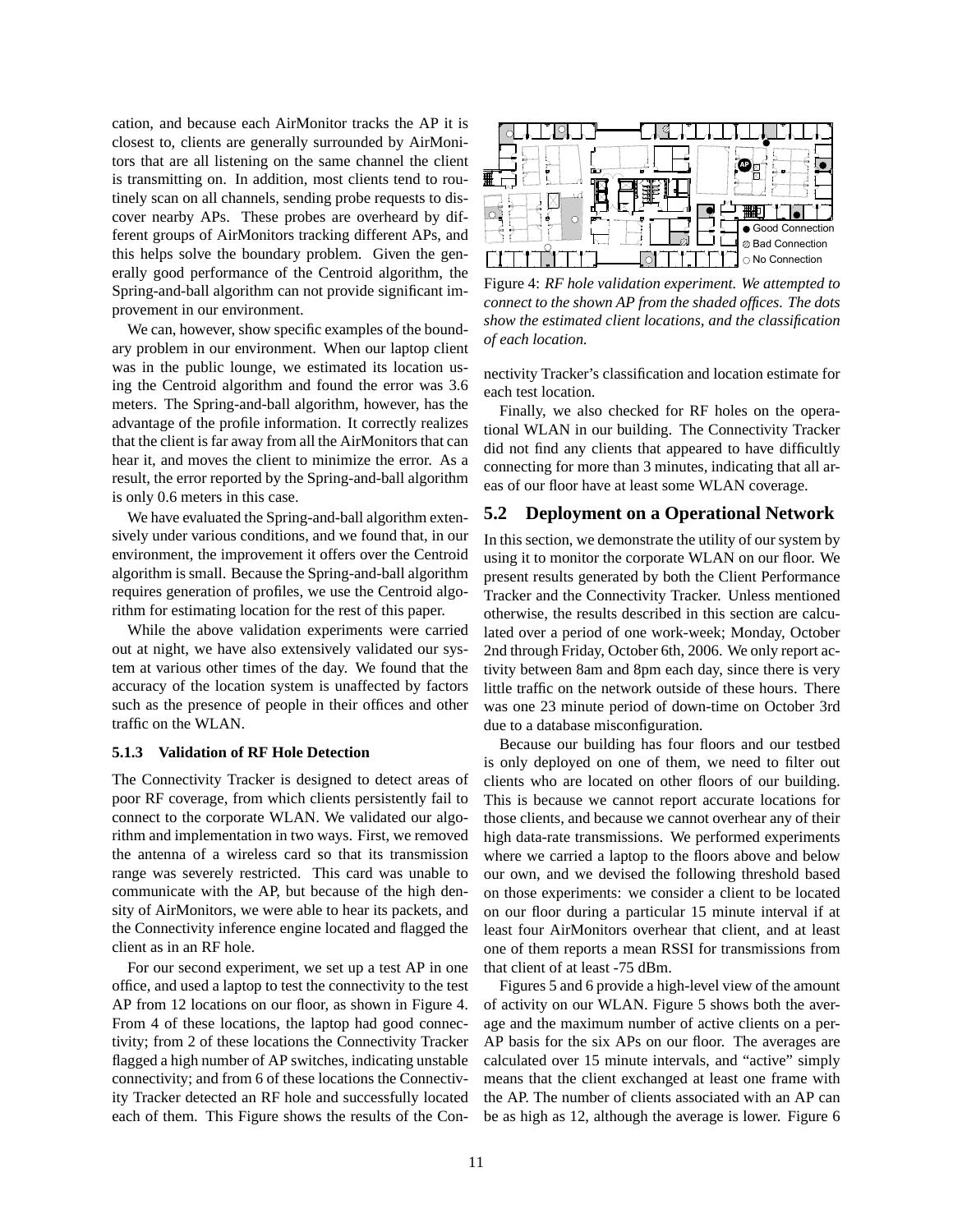

Figure 5: *Number of active clients per* Figure 6: *UpLink and DownLink traffic* Figure 7: *Distance between clients and AP (15 minute interval) per AP (15 minute interval) the APs they attempt to associate with.*



Figure 8: *Distance between APs and* Figure 9: *Distance between active clients* Figure 10: *Impact of distance between clients, when the session lasts longer than and APs: per-AP statistics (*10th *per-clients and APs on transmission rate of 60 seconds. centile, median and*  $90<sup>th</sup>$  *percentile*). *downlink traffic. (G clients only).*

shows the average uplink and downlink traffic (in kilobytes), measured over 15 minute intervals. As expected, downlink traffic volume is substantially higher than the uplink traffic volume.

Next, we look at client association patterns. Figure 7 shows the CDF of the distance between clients and the APs they *attempt* to associate with. Not all these association attempts are successful. However, it is interesting to see 40% of the clients attempt to associate with an AP that is over 20 meters away. This is surprising because the average distance to the nearest AP from any location on our floor is only 10.4 meters. While some of this discrepancy may be due to RF propagation effects, we believe that poor AP selection policies implemented in certain Wi-Fi drivers also play a role. While clients do attempt to associate with far-away APs, they generally do not stay associated with them for long. In Figure 8 we look at the connections that lasted for more than 60 seconds. We see that when a client is further than 20 meters from an AP, the probability that it will have a long-lived connection with that AP is small.

We also use client association behavior to evaluate the effectiveness of the AP placement on our floor. In Figure 9, we take a closer look at client distance from the perspective of the 6 APs on our floor. We find that for AP 3, the median distance of associated clients is larger than that of the other APs, and 90% of the clients that associate with this AP are more than 15 meters away. This is due to poor AP placement. This AP is supposed to serve the south end of our building, yet due to the presence of a large lab facility the offices at the far end of the building are too far away from this AP (and they are even further away from all other APs).

We also study the impact of client location on connection quality. We use two metrics to evaluate connection quality: byte-averaged transmission rate, and packet loss rate. For this evaluation, we only consider those clients that transmit at least 50 Data frames on either the uplink or the downlink.

Figures 10 and 11 show the impact of the distance between clients and APs on both uplink and downlink transmission rates. For these two graphs we only considered clients that were operating in 802.11g mode. The filtering is necessary because the maximum transmission rate for 802.11b is only 11 Mbps. These graphs illustrate two interesting points. First, we see that the distance between clients and APs has a significant impact on both uplink and downlink transmission rates. When a client is more than 20 meters away from an AP, the median data rate on both the uplink and the downlink is less than 10 Mbps. We also see that for a given distance, the uplink rates are generally higher than the downlink rates. We believe that this is due to two reasons. First, we measured that the APs on our floor use lower transmission power levels than most client Wi-Fi cards, and this is likely done to minimize interference. Second, the chosen rate is heavily in-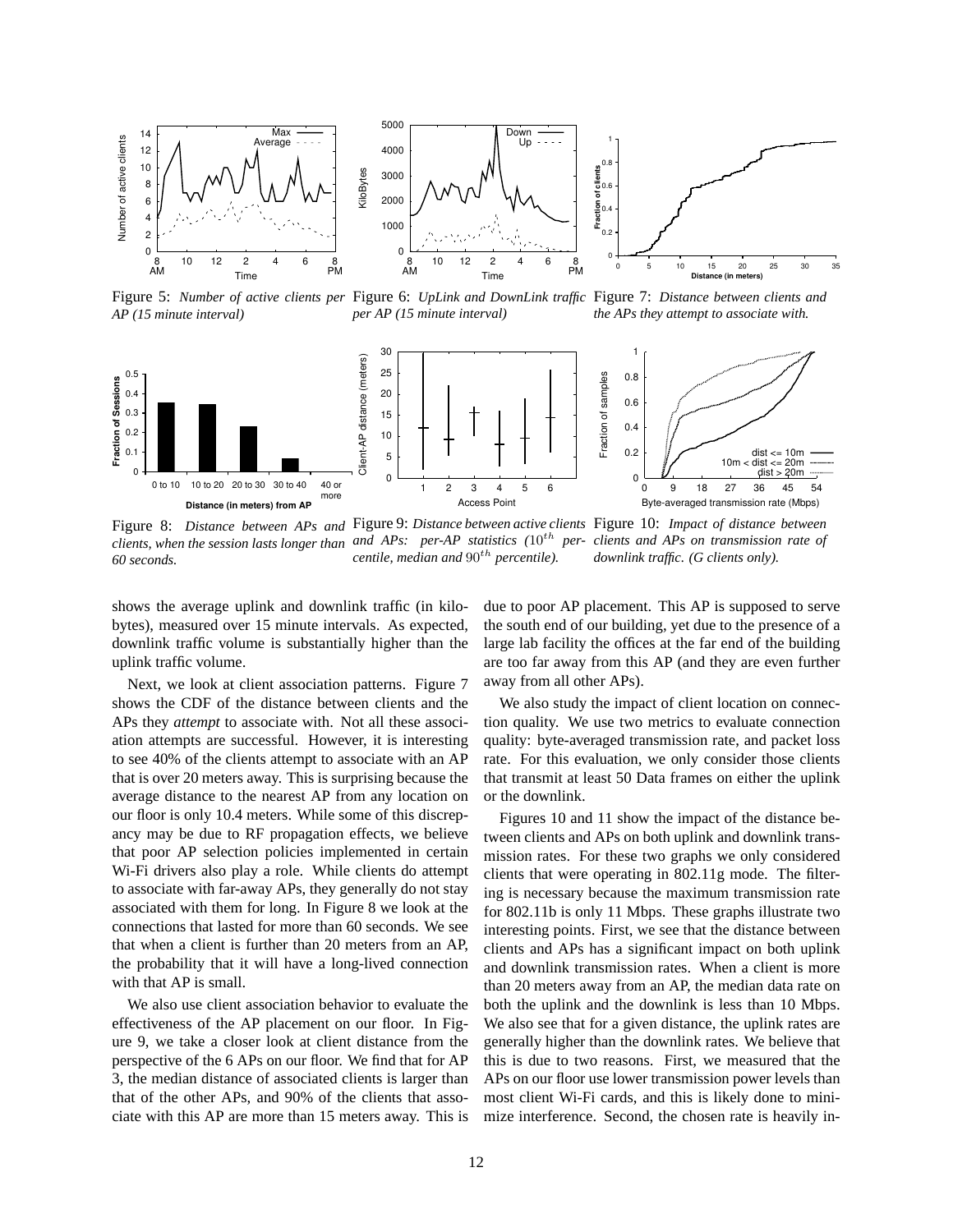

Figure 11: *Impact of the distance be-*Figure 12: *Impact of the distance be-*Figure 13: *Impact of the distance between clients and APs on transmission tween clients and APs on the loss rate of tween clients and APs on the loss rate of rate of uplink traffic. (G Clients only). downlink traffic. uplink traffic.*

fluenced by the frame loss rate, and as we will see shortly, the downlink loss rates are noticeably higher than the uplink ones.

We also looked at similar graphs for clients that appear to operate only in 802.11b mode. The impact of distance on the transmission rate is much less pronounced for these clients. This is because the maximum transmission rate is capped at 11 Mbps, and the lowest data rates (1 and 2 Mbps) are rarely used even at moderate distances.

Next, we look at the impact of distance on frame loss rates. Figures 12 and 13 show the downlink and uplink loss rates, respectively. We see that downlink loss rates are significantly higher than uplink loss rates. The median downlink loss rate for clients within 20 meters of the AP is 20%, while the median uplink loss rate is only 3%. Mahajan et. al. have reported comparable results in [26]. Furthermore, distance seems to have a much bigger impact on downlink loss rates than it has on uplink loss rates. The median downlink loss rate for clients that are more than 20 meters away from APs is almost 50%. Note that this is the MAC-layer frame loss rate. A 50% MAC layer loss rate, with 4 retransmissions which is typical for most 802.11 devices, would translate into a 6.25% loss rate at the network layer if losses were independent.

The high downlink loss rate may be the result of aggressive rate adaptation algorithms on the AP. As mentioned earlier, our APs transmit at lower power levels than most clients. An aggressive rate adaptation algorithm can cause a high frame loss rate at low transmit power. We investigated in detail those cases when the reported downlink loss rate was higher than 80%. In some of these cases none of the AirMonitors heard any of the ACK packets sent by the client, resulting in incorrect loss estimation, and the total number of frames transmitted was small. These cases account for less than 2% of the samples.

We also considered whether there are any regions on our floor where clients see consistently poor performance. We divided the area of our floor into 14 by 16 meter rectangles. We looked at the median loss rate and the median transmission rate of clients who were located in each re-



Figure 14: *Region of poor performance. The circles indicate locations where clients connected to at least 5 APs.*

gions. One area stood out as worse than the others, and is highlighted in Figure 14. The median downlink loss rate for clients in this area was 49%, which is substantially higher compared to clients in other regions. In addition, the median byte-averaged downlink transmission rates for clients in this area is only 7.3 Mbps. We also noticed that many clients in this area tend to associate with multiple APs, some on other floors. The circles in Figure 14 indicate locations from which the clients connected to at least 5 access points. In most other regions, the clients tend to associate with one or two APs. This indicates that poor AP placement is one potential cause of clients' poor performance in this area.

## **5.3 Effects of Density**

We investigate the effects of AirMonitor density on our results by randomly selecting subsets of our 59 AirMonitors and eliminating the data collected by those AirMonitors from our analysis. We then recalculate the graphs shown in the previous section for three different densities: 25%, 50%, and 75%. Reducing the number of AirMonitors reduces the amount of traffic observed, and also reduces the accuracy of the location results. At 25% density, the total amount of traffic observed during the entire one week period is reduced to 78% of the original total, and at 50% density it is reduced to 95% of the original. We believe that many of the frames that are lost in the lower density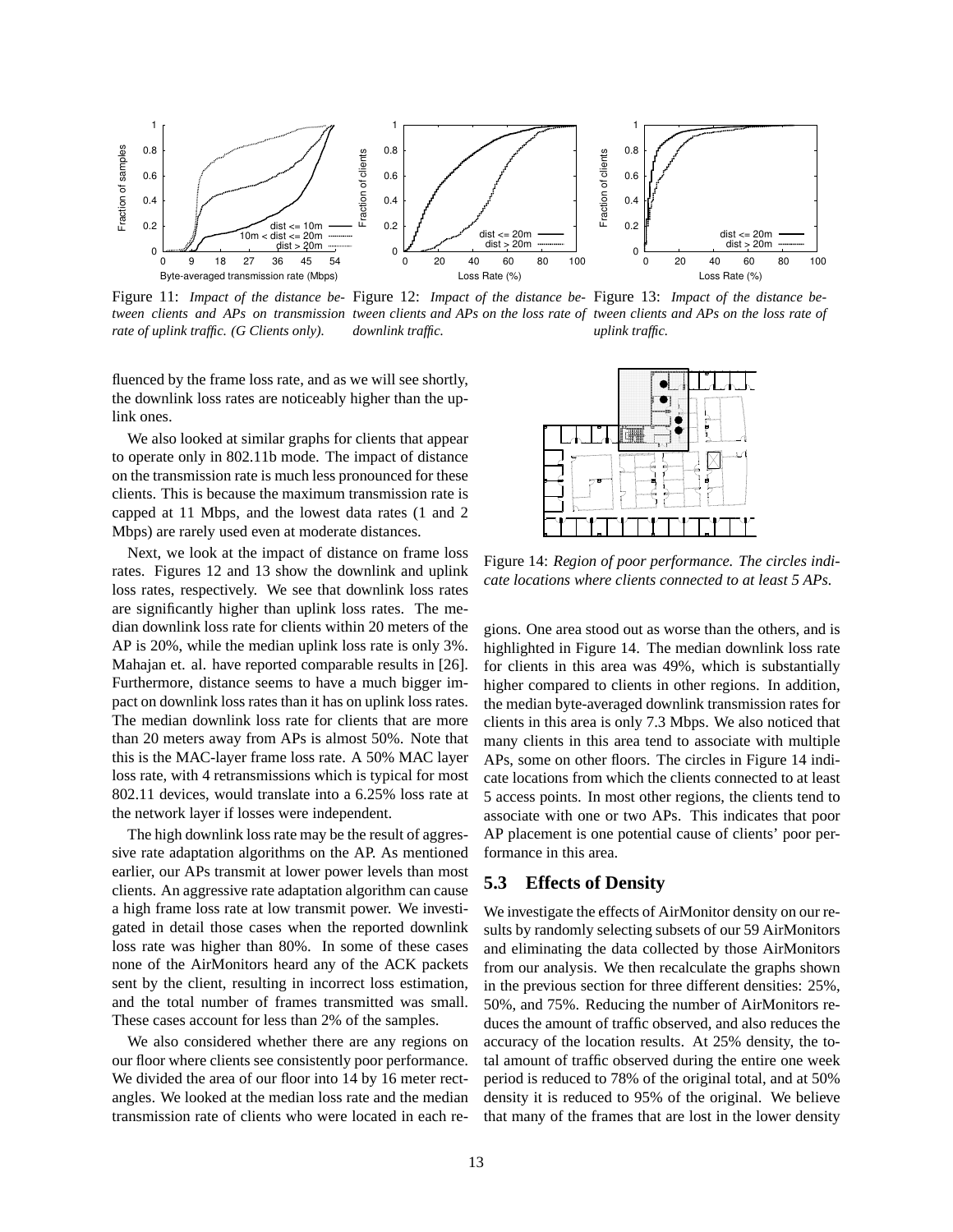

Figure 15: *Each figure shows the impact of the distance between clients and APs on downlink transmission rates. The three figures are calculated using AirMonitor densities of 25%, 50%, and 75%, respectively.*

configurations are those frames sent at higher transmission rates, and we are currently investigating this further.

For many of the performance statistics, we see qualitative differences in the results at densities of 25% and 50%, whereas the 75% density results tend to look quite similar to the 100% results. For example, in Figure 15, the three side-by-side graphs show the relationship between downlink transmission rates and the distance between clients and the APs to which they are associated. The leftmost graph shows the results for 25% AirMonitor density, the middle graph shows the results for 50% density, and rightmost graph shows the 75% results. For comparison, the 100% density results are shown in the previous section in Figure 10.

# **6 Discussion**

In this section, we discuss various issues related to the performance and effectiveness of our system.

• Our system determines the locations of the AirMonitors by guessing the primary user of the machine, and then reading the building map. We repeat this process periodically to ensure accuracy of the AirMonitor locations.

If a machine is moved without its location being updated, the client locations that relied on observations from the moved AirMonitor may be in error. So far, we have not had any problems with unannounced machine moves. We note that we can automatically detect when a machine is moved far away from its original location. Each Air-Monitor is aware of its neighbors, and if the neighbor set changes significantly, the system administrator can be notified. However, if the AirMonitor is moved only a short distance (say to the next office), we may not be able to automatically detect such a move. In such cases, the error introduced in the estimated client locations is also likely to be small.

• We have not studied the accuracy of our location system in settings other than our office floor. It is likely that the accuracy of the location system, and specifically, that of the Centroid algorithm, is helped by the fact that our offices have full-height walls and solid wood doors. The radio signal fades rapidly in such an environment ensuring that only nearby AirMonitors hear a strong signal from a given transmitter. In other settings (e.g. cubicles), many more AirMonitors may receive a strong signal from a given transmitter. This may degrade the accuracy of the Centroid algorithm.

• Our system currently requires that each AirMonitor track the channel of nearest the AP. This strategy is appropriate for the management applications described in this paper, as clients in the region near an AP are also likely to associate that AP, and therefore operate on the same channel as our AirMonitors. Other channel assignment strategies may be appropriate for other applications. For example, for wireless security applications, it is desirable to monitor as much of the spectrum as possible in each area. This can be accomplished by having each AirMonitor randomly cycle through all channels, spending some time on each. We are also considering signalstrength based channel assignment.

• Because scalability is an important design goal, we briefly summarize measurements of our system's scalability. During the full work week of operation, the size of all our database tables grew by just under 10 GB. Each AirMonitor generated less than 11 Kbps of traffic on the wired network submitting summaries to the database. We monitored the additional CPU load we placed on the Air-Monitors, and this load rarely exceeds 3%.

• Both the loss rate and the transmission rate statistics calculated by the Client Performance Tracker are *estimates*. For transmission rates, AirMonitors are less likely to overhear high transmission rate frames, so it is likely that we are underestimating the true rates. We may overestimate loss rates if no AirMonitor overhears many of the Data packets sent without the retry bit set. However, the results of our validation experiment in Table 2 give us confidence that this is unlikely.

## **7 Related work**

**Location Estimation:** Many researchers have built systems for location estimation in WiFi networks. RADAR [7] uses pattern matching of received signal strength at a client from various landmarks, such as APs,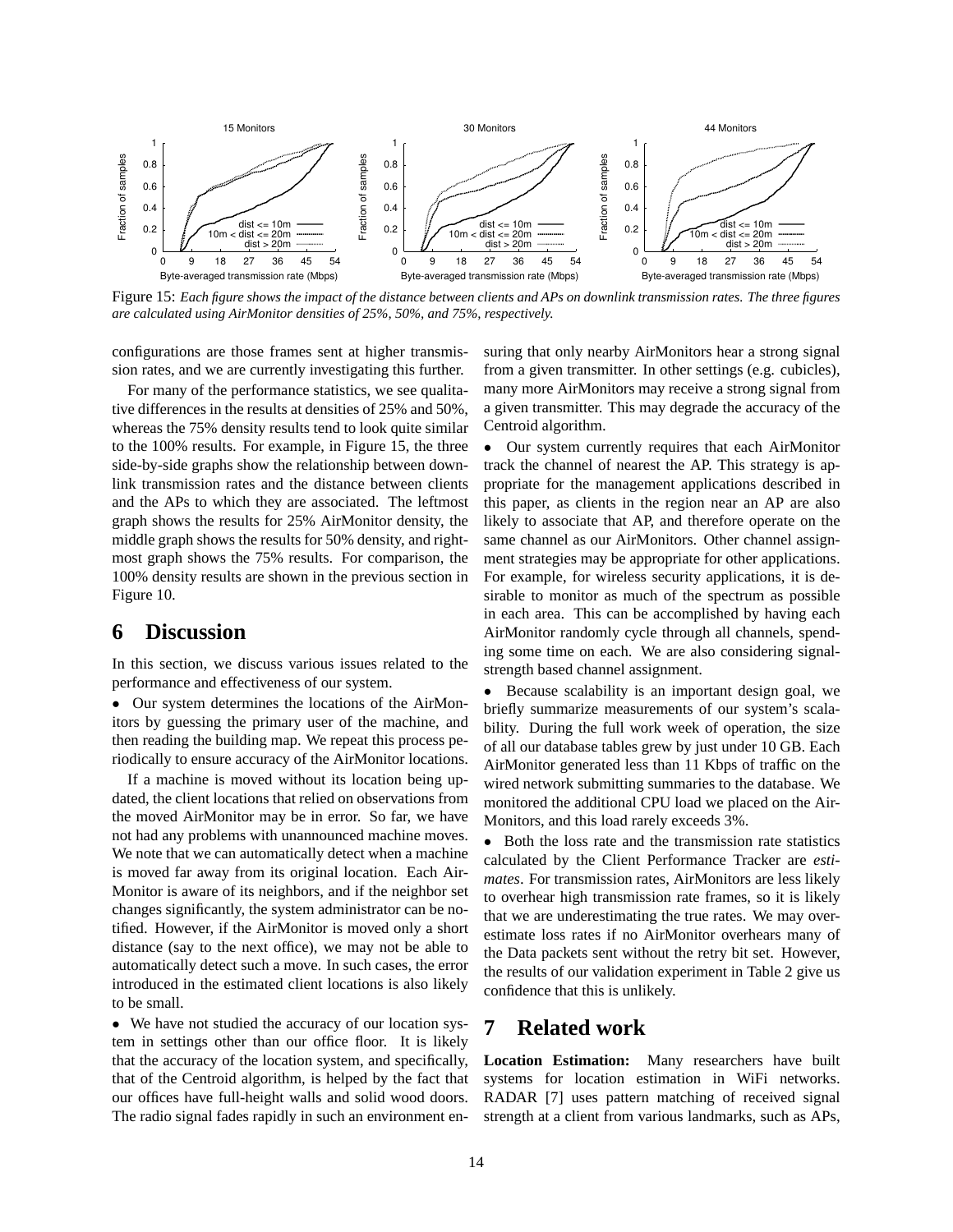to locate a Wi-Fi client. Further refinements of the idea appear in several subsequent papers [23, 22, 30, 10, 17]. These schemes include a manual profiling phase, which requires the network operator to collect RF fingerprints from a large number of locations. Many of these schemes are designed to allow WiFi clients to locate themselves not for the system to determine where the client is. We note that some of the techniques described in these papers can be used to enhance the accuracy of our system as well.

ActiveCampus [9] uses a hill-climbing algorithm to approximate the location of a mobile user using samples from multiple APs. The accuracy can be further enhanced by using feedback from mobile users.

The Placelab project [24] incorporates a self-mapping system that requires knowledge of only a few anchor nodes. This system is geared towards outdoor environments and the average location error is 31 meters.

Location estimation has also been studied for wireless sensor networks. Systems like MoteTrack [25] are designed for emergency management environments, and require extensive prior manual profiling. Sextant [16] uses a small number of landmark nodes to determine the region of a sensor node. It works by formulating geographic constraints on the location of the node. A key idea behind Sextant is to use information about which nodes *can not* hear each other. In our system, we can not be certain about the transmit power of the clients. Therefore we can not directly use Sextant's model.

Location systems that use non-RF technologies such as ultrasound [29] are outside the scope of this work.

**Research wireless network monitoring systems:** Several researchers have studied mobility and traffic patterns in enterprise wireless networks. In [8], the authors characterize wireless traffic and user mobility in a large corporate environment using SNMP traces. They can not directly observe either user location or phenomena such as MAC-layer retransmissions. In [21, 18], the authors study traffic and usage patterns in an academic wireless network. In [20], the authors study usage patterns of WLAN at at IETF meeting. In these studies, the user location is characterized by the AP that the users are associated with. Our results show that users sometimes associate with APs that are far away.

Jigsaw [12] is a WLAN monitoring system that uses multiple monitors and trace combining to generate a comprehensive view of network events. There are two key differences between Jigsaw and our system. First, Jigsaw does not include a location engine and hence when it is used to detect performance problems it cannot provide specific information about the location(s) of the client(s) experiencing those problems. Second, Jigsaw is architecturally is very different from our system. Jigsaw uses dedicated, custom-built, multi-radio monitoring nodes whereas we add off-the-shelf USB wireless adapters to end-user desktops. Jigsaw generates full packet traces at every monitoring node and performs a centralized merge of these traces, whereas our monitors generate application-specific traffic summaries, and we attempt to select the "best" monitor for hearing a particular communication to avoid having to merge observations from multiple monitors. With full packet traces, Jigsaw can provide a detailed look at low-level network effects such as interference, that DAIR can only guess at.

In [15], the authors describe a simple packet capture utility and how they used it for intrusion detection. WIT [26] is a toolkit for analyzing the MAC-level behavior of WLANs using traces captured from multiple vantage points. The toolkit does not include a location estimation tool. We have discussed the relationship between WIT and our approach throughout the paper.

In [4], the authors present a system for diagnosing faults in Wi-Fi networks. They study some of the same problems that we do, and their techniques for locating disconnected clients are somewhat similar to ours. However, their system is based entirely on observations made by mobile clients. It requires installation of special software on clients. Furthermore, the accuracy of their location system is significantly worse than ours: they report a median error of 9.7 meters.

**Commercial wireless network monitoring systems:** Currently, a few commercial systems are available for wireless network monitoring and diagnosis. Many of these systems focus on security issues such as detecting rogue APs, which was the subject of our previous paper [5].

Unlike research systems, only a few selective details are publicly available about the performance of commercial systems. Below, we present a summary comparison of DAIR with two commercial monitoring systems, using the claims they make in their marketing literature and white papers available on their websites.

AirTight Networks [2] sells a system called Spectra-Guard, which has many features similar to DAIR. Spectraguard, however, requires the use of special sensor nodes that have to be manually placed in various places within the area to be monitored. It also requires special software to be installed on the clients. The system is focused on detecting threats such as rogue access points. Spectraguard also provides RF coverage maps and some performance diagnostics, although the details are not available in the published data sheets. Spectraguard includes a location subsystem. However, details about how it works, and what accuracy it provides are unavailable.

AirDefense [1] also sells a system for monitoring of corporate wireless networks. Like SpectraGuard, this product also focuses on wireless security problems. It also requires use of special wireless sensors, and installation